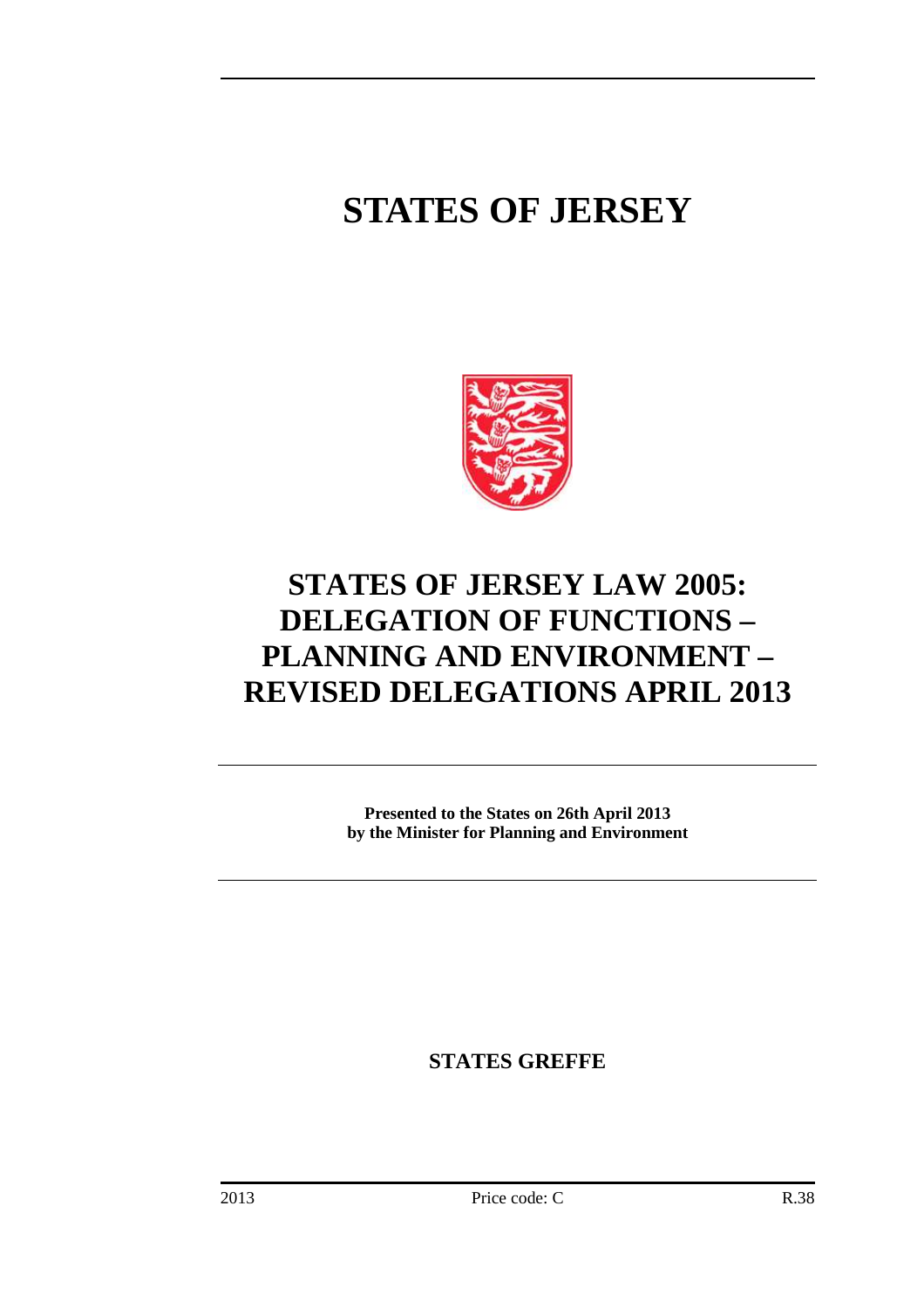#### **REPORT**

On 24th April 2013, the Minister for Planning and Environment made a Ministerial Decision delegating certain of his functions under Article 28 of the States of Jersey Law 2005 (MD-PE-2013-0031, available at www.gov.je).

Article 28 of the States of Jersey Law 2005 permits a Minister to delegate, wholly or partly, functions to an Assistant Minister or an officer.

The Law states, *inter alia* –

#### "**28 Power of Minister to delegate functions**

- (1) A Minister may delegate, wholly or partly, functions conferred upon or vested in the Minister by or under this Law or any other enactment or any enactment of the United Kingdom having effect in Jersey, to –
	- (a) one of his or her Assistant Ministers;
	- (b) an officer.
- (2) A Minister shall not delegate
	- (a) any power to make an enactment;
	- (b) any power to decide an appeal under an enactment;
	- (c) any function the delegation of which is prohibited by an enactment.
- (3) The delegation of functions by a Minister under this Article shall not prevent the Minister exercising those functions personally.
- (4) Where any licence, permit or authorization is granted in purported exercise of functions delegated under paragraph (1), no criminal proceedings shall lie against any person for any act done, or omitted to be done, in good faith and in accordance with the terms of the licence, permit or authorization, by reason that the functions had not been delegated, or that any requirement attached to the delegation of the functions had not been complied with.
- (5) In this Article –

"Minister" includes the Chief Minister;

"officer" means a States' employee within the meaning of the Employment of States of Jersey Employees (Jersey) Law 2005 and includes a member of the States of Jersey Police Force and an officer appointed under paragraph 1(1) of Part 1 of Schedule 2 to the Immigration Act 1971 as extended to Jersey by the Immigration (Jersey) Order 1993.

(6) The States may by Regulations amend the definition "officer" in paragraph (5)."

The terms of the delegations, and the legislation under which those delegations were made, were recorded in a Report attached to the Ministerial Decision, as shown below –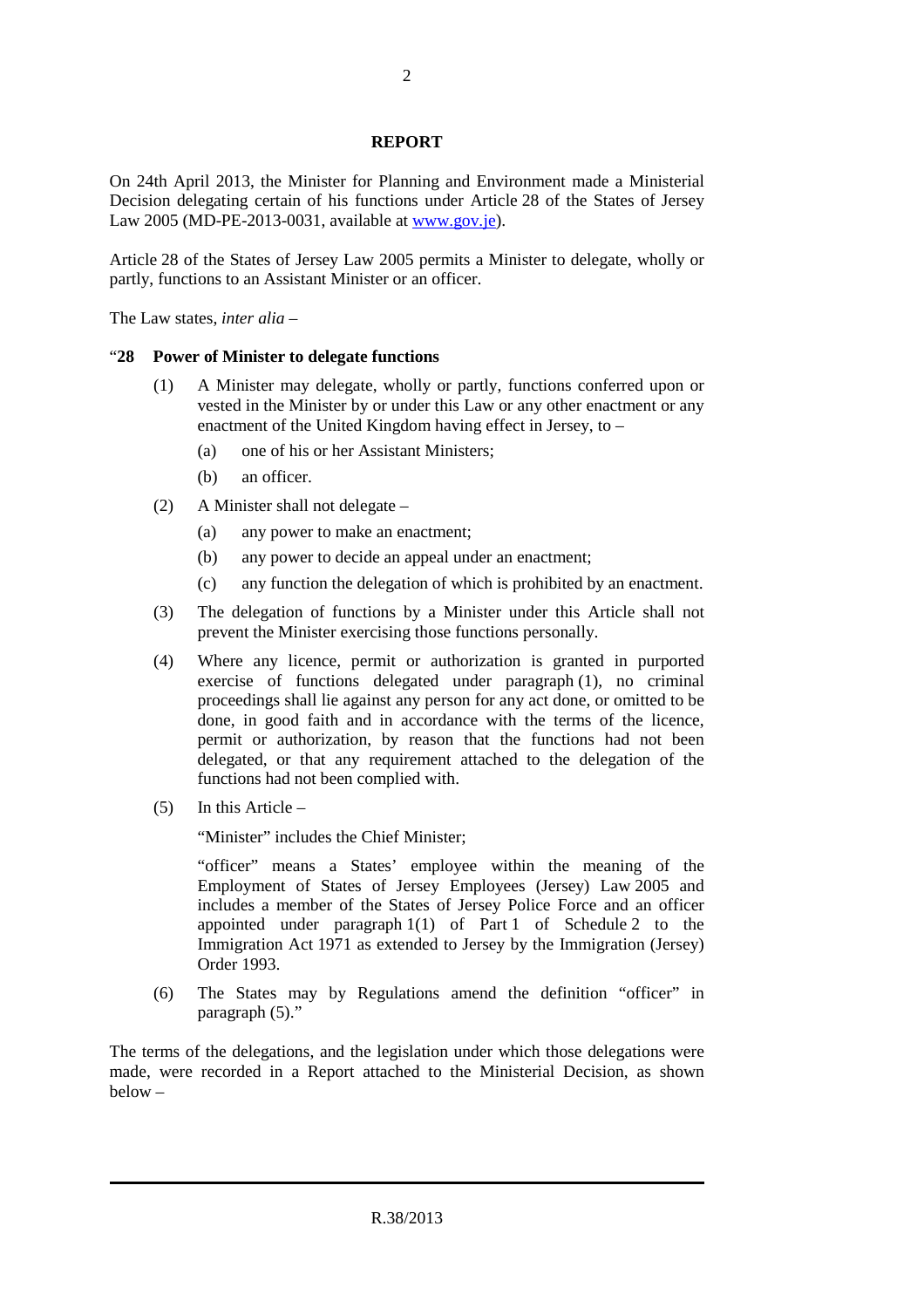### **Scheme of Delegation for the Minister for Planning and Environment April 2013**

- **1. By virtue of the power conferred on him by Article 28(1) of the States of Jersey Law 2005, the Minister has delegated to the Assistant Minister the following functions conferred upon or vested in him**:
	- 1.1 The lodging of a Proposition with the States Assembly in accordance with Standing Order 19(c) of the Standing Orders of the States of Jersey.
	- 1.2 Presentation of Reports or Comments to the States Assembly in accordance with Standing Order 35(1)(b) of the Standing Orders of the States of Jersey.

Where the Minister has indicated, for whatever reason, to the Assistant Minister that making any such decision is appropriate.

**2. By virtue of the power conferred on him by Article 28(1) of the States of Jersey Law 2005 and Article 9A of the Planning and Building (Jersey) Law 2002, the Minister has delegated the following functions conferred upon or vested in him subject to the conditions as stated.** 

| Law                                  | <b>Detail/Involves</b>                                                                                                                                                                                       | <b>Delegated to whom</b>                                                                                                |
|--------------------------------------|--------------------------------------------------------------------------------------------------------------------------------------------------------------------------------------------------------------|-------------------------------------------------------------------------------------------------------------------------|
|                                      | <b>Planning and Building (Jersey) Law 2002</b>                                                                                                                                                               |                                                                                                                         |
|                                      | APPLICATIONS FOR PLANNING PERMISSION                                                                                                                                                                         |                                                                                                                         |
| Article 9(5)<br>Article 9(6)         | Determining that an application has been<br>properly made, that sufficient information is<br>accompanying the application and that if this<br>is not the case that the application can be<br>refused.        | • Planning<br><b>Applications Panel</b><br>$\bullet$ Chief Officer –<br>Department of the<br>Environment                |
| Article $11(3)$                      | Determining that an application has been<br>publicized in accordance with the Planning<br>and Building (Application Publication)<br>(Jersey) Order 2006.                                                     | Directors of Planning<br>Development Control<br>and Policy, Projects<br>and the Historic                                |
| Article 11(4)                        | Taking into account representations received<br>in connection with a planning application.                                                                                                                   | Environment<br><b>Principal Planners</b>                                                                                |
| Article $11(5)$                      | Requiring evidence to demonstrate that an<br>application for planning permission has been<br>publicised or notified in the appropriate<br>manner.                                                            | and Principal<br><b>Historic Environment</b><br>Officer<br>• Senior Planners and<br><b>Assistant Senior</b><br>Planners |
| Article $11(6)$                      | Provision of a copy of any part of an<br>application for consideration or comment.                                                                                                                           |                                                                                                                         |
| Article $13(1)$ , $(2)$<br>and $(3)$ | Determination as to whether an application<br>for planning permission should be the<br>subject of an Environmental<br>Impact<br>Assessment (EIA) and consideration of<br>applications accompanied by an EIA. |                                                                                                                         |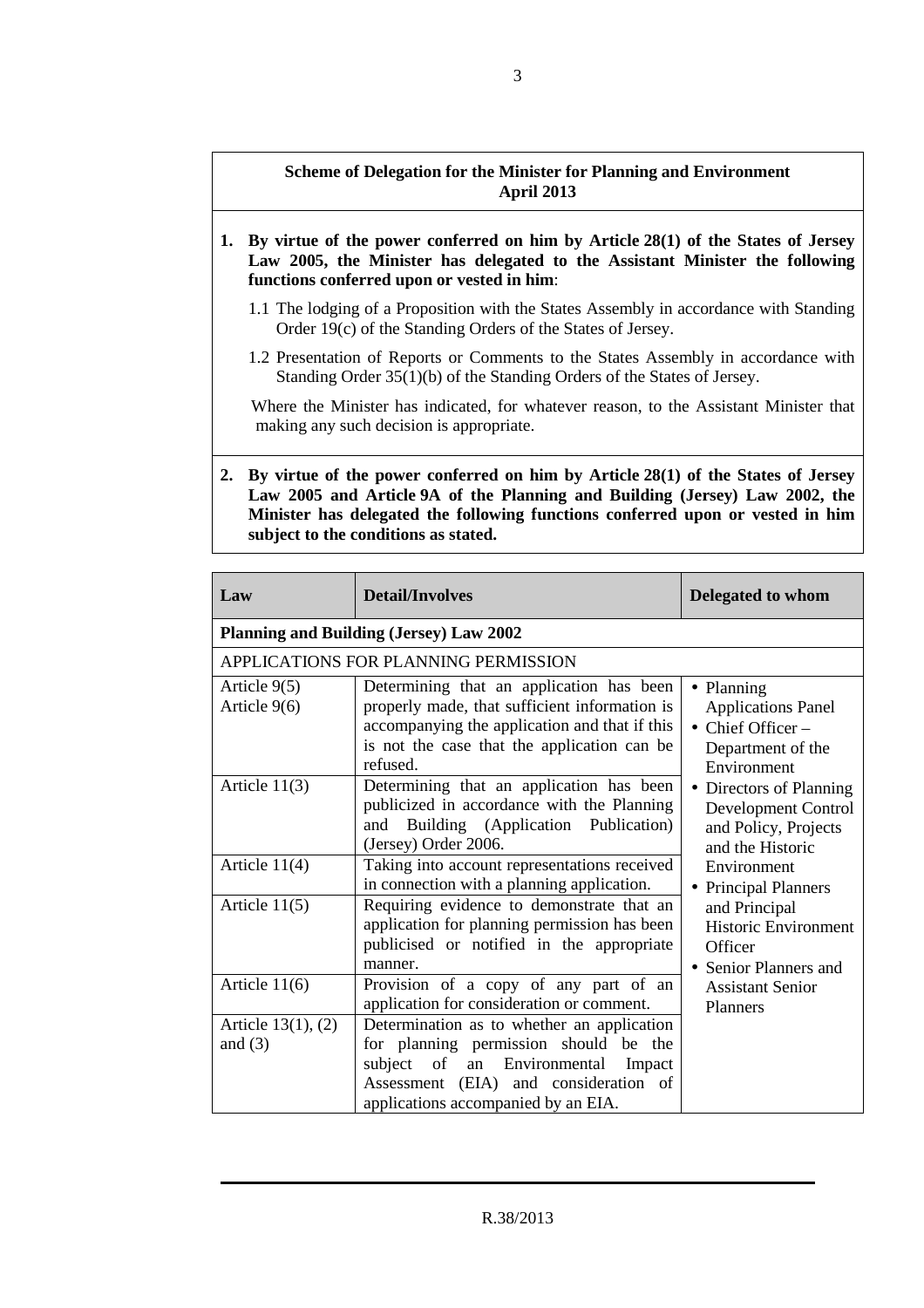| Law                     | <b>Detail/Involves</b>                                                                                                                                                                                                                                                                     | <b>Delegated to whom</b>                                                                                                                                                                      |
|-------------------------|--------------------------------------------------------------------------------------------------------------------------------------------------------------------------------------------------------------------------------------------------------------------------------------------|-----------------------------------------------------------------------------------------------------------------------------------------------------------------------------------------------|
| Article 14              | Consideration of any comments received<br>from the relevant Highway Authority (if<br>any) in respect of any effect that any<br>development might have on highway safety.                                                                                                                   | • Planning<br><b>Applications Panel</b><br>• Chief Officer,<br>Department of the                                                                                                              |
| Article $\overline{15}$ | Consideration of any comments received<br>Minister<br>from<br>the<br>for<br>Economic<br>Development in respect of any effect any<br>development might have on the harbours or<br>airport.                                                                                                  | Environment<br>• Directors of Planning<br><b>Development Control</b><br>and Policy, Projects<br>and the Historic                                                                              |
| Article 16              | Consideration of any comments received<br>from the Minister for Transport<br>and<br>Technical Services in respect of any effect<br>any development might have<br>the<br>on<br>sewerage or drainage system, flood defence<br>works, surface water issues or water quality.                  | Environment<br>• Principal Planners,<br>Principal Historic<br><b>Environment Officer</b><br>• Senior Planners and<br><b>Assistant Senior</b>                                                  |
| Article 17              | Consideration of any comments received<br>from any Minister or other body created by<br>statute who has an interest in an application<br>for planning permission.                                                                                                                          | Planners                                                                                                                                                                                      |
| Article 19              | Granting of planning permission either                                                                                                                                                                                                                                                     |                                                                                                                                                                                               |
| (save for               | without conditions, or subject to conditions,                                                                                                                                                                                                                                              |                                                                                                                                                                                               |
| Article $19(3)$ )       | and the refusal of planning permission,<br>following the submission of an application.                                                                                                                                                                                                     |                                                                                                                                                                                               |
| Article 19(3)           | Grant of planning permission inconsistent<br>with the Island Plan.                                                                                                                                                                                                                         | Planning<br>$\bullet$<br><b>Applications Panel</b>                                                                                                                                            |
| Article 19(3)           | Grant of planning permission inconsistent<br>with the Island Plan for minor applications<br>(as defined by the Department's guidance)                                                                                                                                                      | $\bullet$<br>Chief Officer,<br>Department of the<br>Environment<br>Directors of<br>$\bullet$<br>Planning<br>Development<br>Control and Policy,<br>Projects and the<br>Historic<br>Environment |
| Article 20              | planning<br>permission<br>Grant<br>of<br>for<br>development already undertaken following<br>the submission of an application.<br>Grant of planning permission<br>for<br>a<br>development that does not accord with a<br>condition attached to a previously granted<br>planning permission. | • Planning<br><b>Applications Panel</b><br>• Chief Officer,<br>Department of the<br>Environment<br>• Directors of Planning<br><b>Development Control</b>                                      |
| Article 21              | Variation of a condition<br>attached to a<br>granted planning<br>permission<br>previously<br>following<br>application to<br>vary<br>an<br>the<br>condition.                                                                                                                                | and Policy, Projects<br>and the Historic<br>Environment<br>• Principal Planners,                                                                                                              |
| Article 22              | The giving of reasons for the grant or refusal<br>of an application for planning permission.                                                                                                                                                                                               | Principal Historic<br><b>Environment Officer</b>                                                                                                                                              |
| Article 23              | The attaching of appropriate conditions to                                                                                                                                                                                                                                                 | • Senior Planners and                                                                                                                                                                         |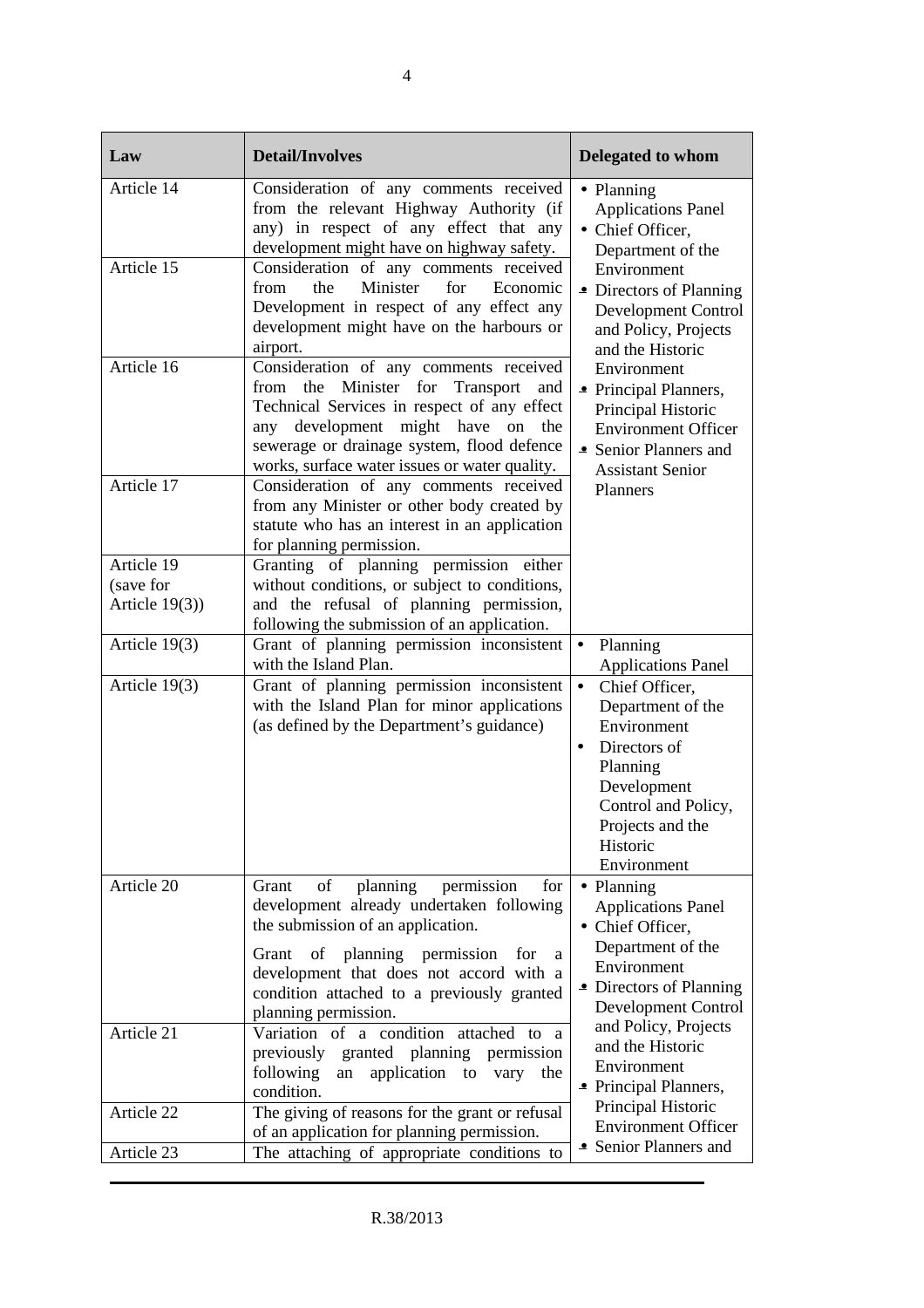| Law                                                           | <b>Detail/Involves</b>                                                                                                                                                                                                               | Delegated to whom                                                                                                                                                                                                                                                                                                                                                                                                                                           |
|---------------------------------------------------------------|--------------------------------------------------------------------------------------------------------------------------------------------------------------------------------------------------------------------------------------|-------------------------------------------------------------------------------------------------------------------------------------------------------------------------------------------------------------------------------------------------------------------------------------------------------------------------------------------------------------------------------------------------------------------------------------------------------------|
| Article 26<br>Article 28                                      | any grant of planning permission.<br>Termination of a planning permission which<br>has been commenced but not completed by<br>reference to time limit.<br>Provision of a certificate of completion of a<br>development.              | <b>Assistant Senior</b><br>Planners                                                                                                                                                                                                                                                                                                                                                                                                                         |
|                                                               | APPLICATIONS FOR BUILDING PERMISSION<br>(BUILDING BYE-LAWS APPROVAL)                                                                                                                                                                 |                                                                                                                                                                                                                                                                                                                                                                                                                                                             |
| Article 34(4)                                                 | Refusal of an application for building<br>permission on the basis of appropriate details<br>not being submitted.                                                                                                                     | • Chief Officer,<br>Department of the<br>Environment                                                                                                                                                                                                                                                                                                                                                                                                        |
| Article $35(2)$                                               | Granting of building permission that is<br>inconsistent with the Building Bye Laws.                                                                                                                                                  | • Director of Building<br>Control                                                                                                                                                                                                                                                                                                                                                                                                                           |
| Article $35(3)$<br>and $(4)$<br>Article 36<br>Article $35(2)$ | Granting or refusal of building permission<br>(Building Bye Laws).<br>Giving of reasons for the refusal of building<br>permission (Bye Laws).<br>Granting of building permission that is<br>inconsistent with the Building Bye Laws. | • Chief Officer,<br>Department of the<br>Environment<br>• Director of Building<br>Control<br>• Directors of Planning<br>Development Control<br>and Planning Policy,<br>Projects and the<br><b>Historic Environment</b><br>• Principal Building<br><b>Control Surveyors</b><br>• Senior Building<br><b>Control Surveyors</b><br>• Building Control<br>Surveyors<br>• Chief Officer,<br>Department of the<br>Environment<br>• Director of Building<br>Control |
|                                                               | ENFORCEMENT OF PLANNING AND BUILDING CONTROLS                                                                                                                                                                                        |                                                                                                                                                                                                                                                                                                                                                                                                                                                             |
| Article 40                                                    | Service of an Enforcement Notice where<br>there has been a breach of Development<br>Controls (Planning Controls and Building<br>Controls).                                                                                           | • Planning<br><b>Applications Panel</b><br>• Chief Officer,<br>Department of the                                                                                                                                                                                                                                                                                                                                                                            |
| Article 42                                                    | Variation or withdrawal of an Enforcement<br>Notice.                                                                                                                                                                                 | Environment<br>• Directors of Building                                                                                                                                                                                                                                                                                                                                                                                                                      |
| Article 45<br>Article 47                                      | Service, alteration or withdrawal of a Stop<br>Notice.<br>Service of an Enforcement Notice in respect                                                                                                                                | Control; Planning<br>Development Control<br>and Planning Policy,                                                                                                                                                                                                                                                                                                                                                                                            |
|                                                               | of non-compliance with a condition attached<br>to a planning or building permission.                                                                                                                                                 | Projects and the<br>Historic Environment<br>• Principal Planners,<br>Principal Historic                                                                                                                                                                                                                                                                                                                                                                     |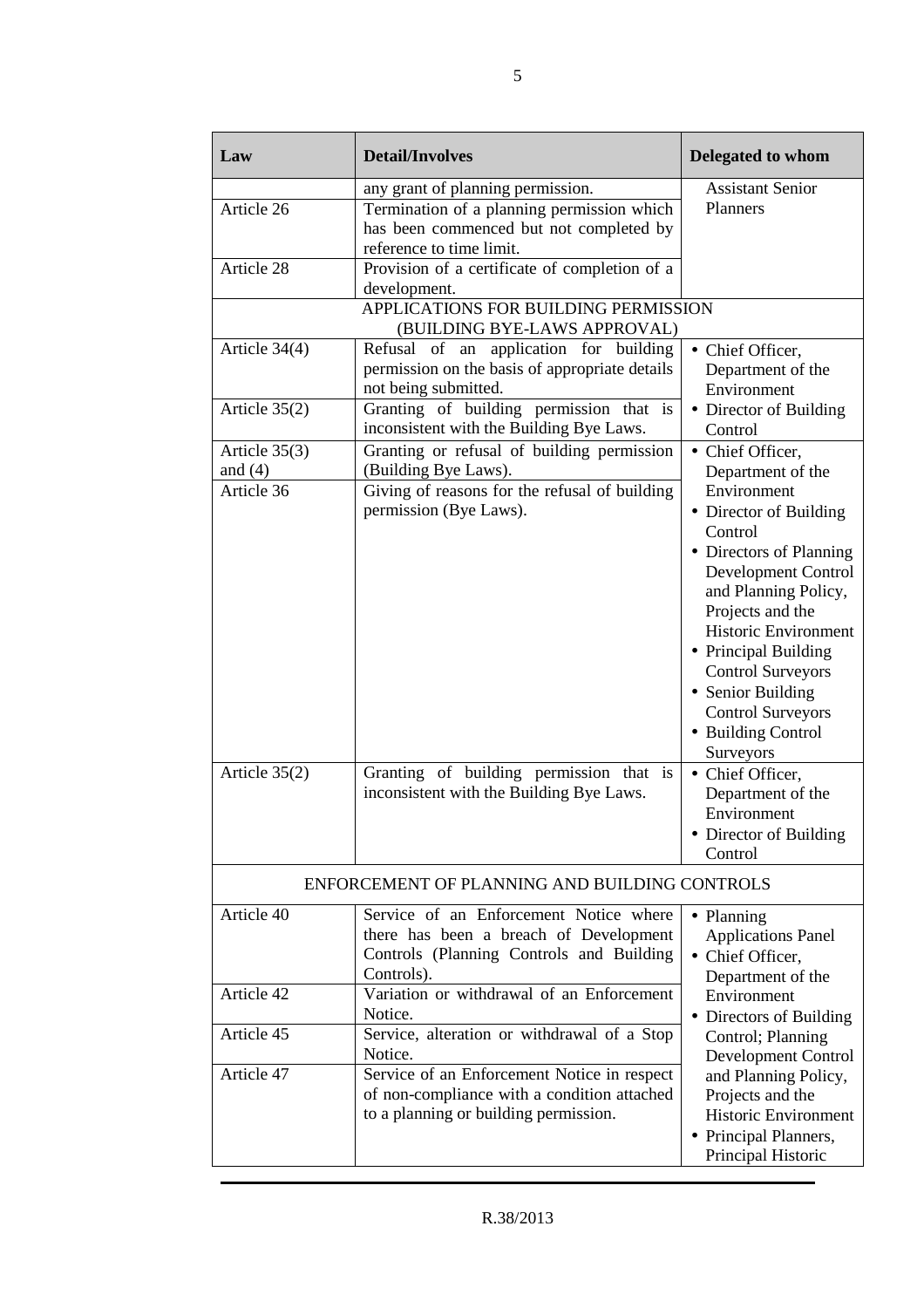| Law                        | <b>Detail/Involves</b>                                                                                                                                      | Delegated to whom                                                                                                                                                                                                                                                                                                                                                                                                                                    |
|----------------------------|-------------------------------------------------------------------------------------------------------------------------------------------------------------|------------------------------------------------------------------------------------------------------------------------------------------------------------------------------------------------------------------------------------------------------------------------------------------------------------------------------------------------------------------------------------------------------------------------------------------------------|
|                            |                                                                                                                                                             | <b>Environment Officer</b><br>and Principal<br><b>Building Control</b><br>Surveyors<br>• Senior Planners and<br><b>Assistant Senior</b><br>Planners                                                                                                                                                                                                                                                                                                  |
|                            | <b>SITES OF SPECIAL INTEREST</b>                                                                                                                            |                                                                                                                                                                                                                                                                                                                                                                                                                                                      |
| Article $51$<br>Article 52 | Maintenance of a List of Sites of Special<br>Interest.<br>Adding or removing of a building or place                                                         | • Chief Officer,<br>Department of the<br>Environment                                                                                                                                                                                                                                                                                                                                                                                                 |
| Article 53                 | on the List of Sites of Special Interest.<br>Provisional Listing of a building or place.                                                                    | • Directors of Planning<br>Development Control<br>and Policy, Projects<br>and the Historic<br>Environment<br>• Principal Planners,<br>Principal Historic<br><b>Environment Officer</b><br>• Director of<br>Environment/Deputy<br><b>Chief Officer</b><br>• Director of<br>Environmental<br>Management and<br><b>Rural Economy</b>                                                                                                                    |
| Article $54(2)(a)$         | Grant of permission to carry out works to an<br>which,<br>whilst<br>SSI<br>not<br>amounting<br>to<br>development, would affect the character of<br>the SSI. | • Planning<br><b>Applications Panel</b><br>• Chief Officer,<br>Department of the<br>Environment<br>• Directors of Planning<br>Development Control<br>and Policy, Projects<br>and the Historic<br>Environment<br>• Principal Planners,<br>Principal Historic<br><b>Environment Officer</b><br>• Senior Planners and<br><b>Assistant Senior</b><br>Planners<br>• Director of<br>Environment/<br>Deputy Chief Officer<br>• Director of<br>Environmental |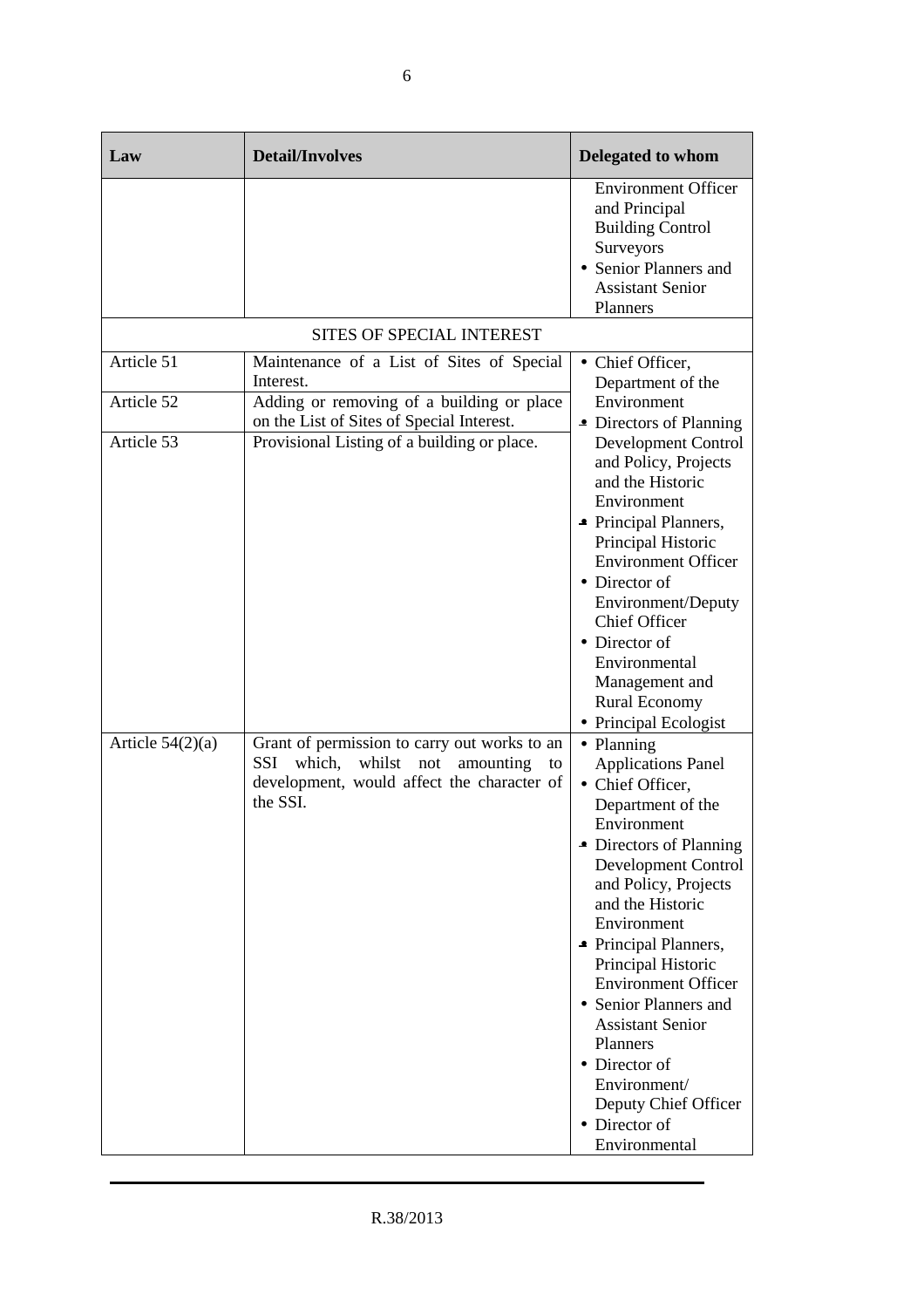| Law                                    | <b>Detail/Involves</b>                                                                                                                     | <b>Delegated to whom</b>                                                                                                                                                                                                                                                                                                                                       |
|----------------------------------------|--------------------------------------------------------------------------------------------------------------------------------------------|----------------------------------------------------------------------------------------------------------------------------------------------------------------------------------------------------------------------------------------------------------------------------------------------------------------------------------------------------------------|
|                                        |                                                                                                                                            | Management and<br><b>Rural Economy</b><br>• Principal Ecologist<br>• Senior Natural<br><b>Environment Officer</b>                                                                                                                                                                                                                                              |
| Article $55(3)$                        | This relates to allowing activities which are<br>restricted on SSIs.                                                                       | • Planning<br><b>Applications Panel</b><br>• Chief Officer,<br>Department of the<br>Environment                                                                                                                                                                                                                                                                |
|                                        |                                                                                                                                            | In relation to those<br>activities indicated in<br>Article $55(1)(a)$<br>and $(b)$ –<br>• Directors of Planning<br>Development Control<br>and Policy, Projects<br>and the Historic<br>Environment<br>• Principal Historic<br><b>Environment Officer</b>                                                                                                        |
|                                        |                                                                                                                                            | In relation to those<br>activities indicated in<br>Article $55(1)(c)$<br>(relating to those<br>activities stipulated in<br>Article $55(2)$ ) –<br>• Director of<br>Environment/<br>Deputy Chief Officer<br>• Director of<br>Environmental<br>Management and<br><b>Rural Economy</b><br>• Principal Ecologist<br>• Senior Natural<br><b>Environment Officer</b> |
|                                        | PROTECTED TREES                                                                                                                            |                                                                                                                                                                                                                                                                                                                                                                |
| Article 58<br>Article 59<br>Article 60 | Maintenance of a List of Protected Trees.<br>Adding or removing a tree on the List of<br>Protected Trees.<br>Provisional listing of trees. | • Planning<br><b>Applications Panel</b><br>• Chief Officer,<br>Department of the                                                                                                                                                                                                                                                                               |
| Article $61(1)(a)$                     | Grant of permission to carry out works to a<br>Protected Tree.                                                                             | Environment<br>• Directors of Planning<br>Development Control<br>and Policy, Projects                                                                                                                                                                                                                                                                          |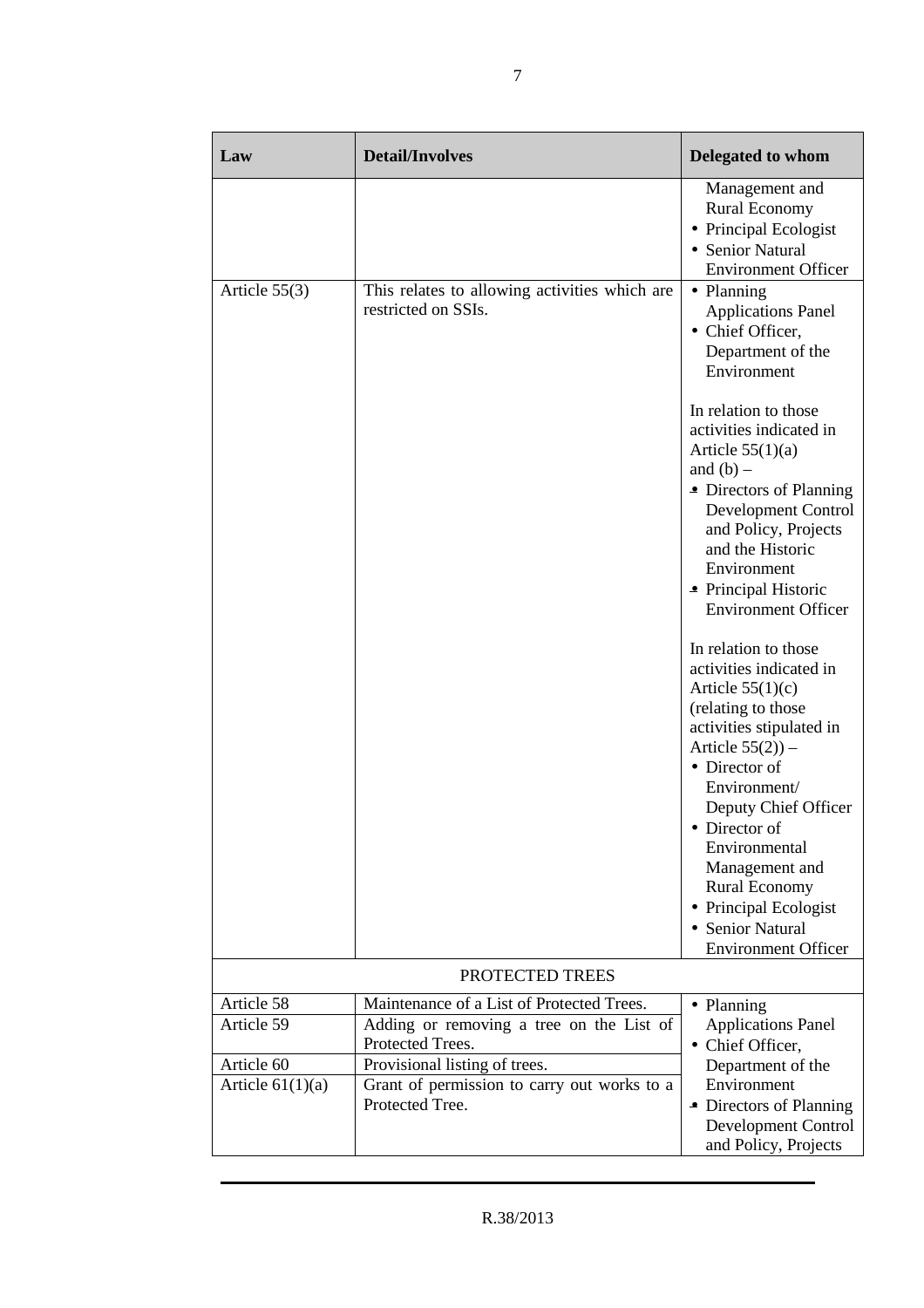| Law                      | <b>Detail/Involves</b>                                                                                                                   | <b>Delegated to whom</b>                                                                                                                                                                                                                                                                                                                                  |
|--------------------------|------------------------------------------------------------------------------------------------------------------------------------------|-----------------------------------------------------------------------------------------------------------------------------------------------------------------------------------------------------------------------------------------------------------------------------------------------------------------------------------------------------------|
|                          |                                                                                                                                          | and the Historic<br>Environment<br>• Principal Planners,<br>Principal Historic<br><b>Environment Officer</b><br>• Senior Planners and<br><b>Assistant Senior</b><br><b>Planners</b><br>$\bullet$ Director of<br>Environment/<br>Deputy Chief Officer<br>• Director of<br>Environmental<br>Management and<br><b>Rural Economy</b><br>• Principal Ecologist |
|                          | <b>DANGEROUS STRUCTURES</b>                                                                                                              |                                                                                                                                                                                                                                                                                                                                                           |
| Article 66<br>Article 68 | Serving of a dangerous building notice.<br>Variation or withdrawal of a dangerous                                                        | • Chief Officer,<br>Department of the<br>Environment                                                                                                                                                                                                                                                                                                      |
| Article 71               | building notice.<br>Immediate action to ensure safety of a<br>building.<br>This includes powers of entry to carry out<br>any such works. | • Directors of Planning<br>Development Control<br>and Policy, Projects<br>and the Historic<br>Environment and<br><b>Building Control</b><br>• Principal Building<br><b>Control Surveyors</b><br>• Senior Building<br><b>Control Surveyors</b><br>• Building Control<br>Surveyors                                                                          |
|                          | PLANNING OBLIGATION AGREEMENTS                                                                                                           |                                                                                                                                                                                                                                                                                                                                                           |
| Article 25               | Entering into a Planning Obligation and<br>modifying or discharging all or part of the<br>obligations of that Agreement.                 | • Chief Officer,<br>Department of the<br>Environment<br>• Directors of Planning<br>and Development<br>Control and Planning<br>Policy, Projects and<br>the Historic<br>Environment                                                                                                                                                                         |
| <b>CARAVANS</b>          |                                                                                                                                          |                                                                                                                                                                                                                                                                                                                                                           |
| Article 99               | Permission to import a caravan, campervan<br>or any other vehicle with sleeping, etc.<br>accommodation                                   | • Planning<br><b>Applications Panel</b><br>• Chief Officer,                                                                                                                                                                                                                                                                                               |
| Article 101              | Attaching of conditions to the importation of                                                                                            | Department of the                                                                                                                                                                                                                                                                                                                                         |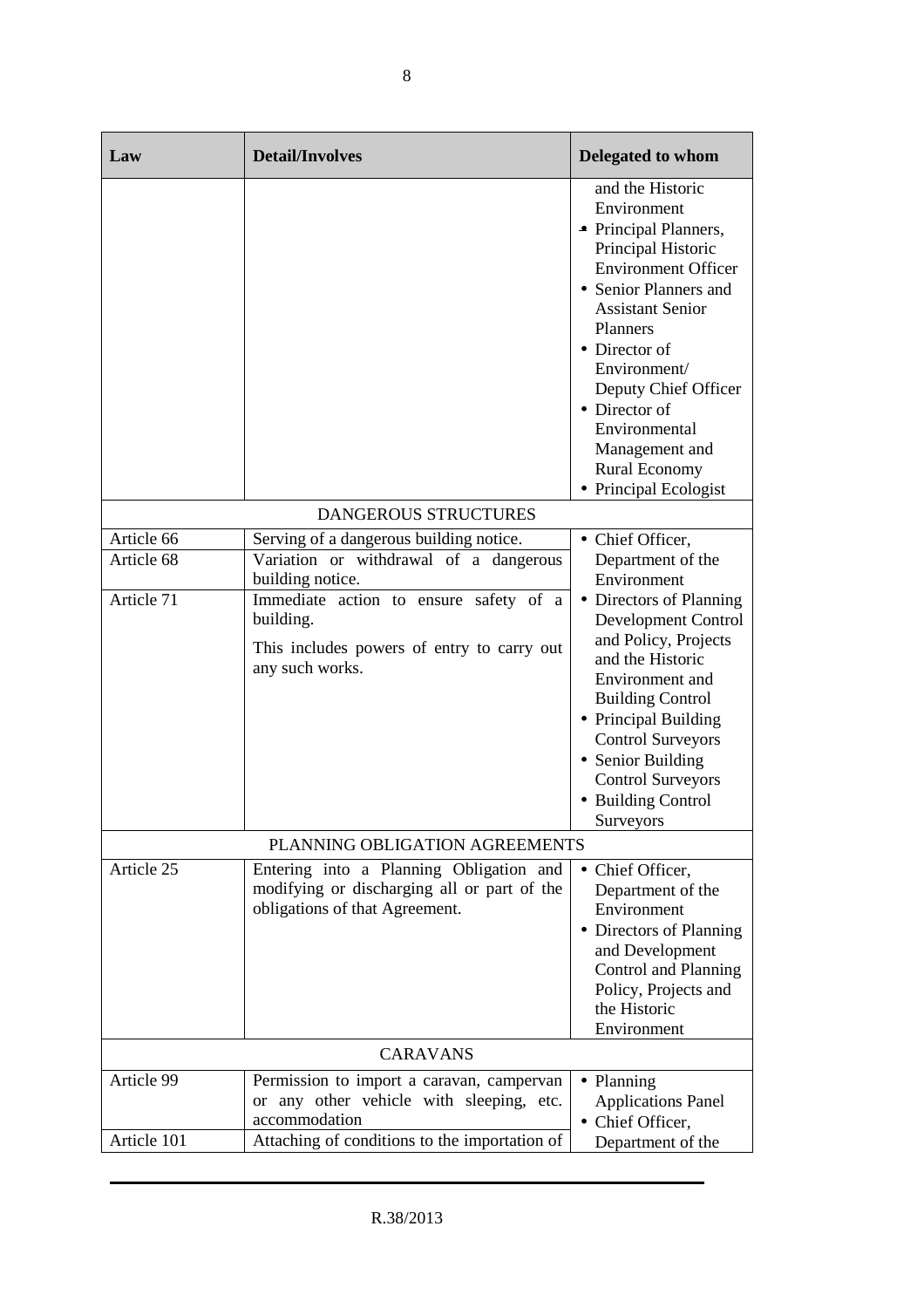| Law                                                                                 | <b>Detail/Involves</b>                                                                                                                                                                            | Delegated to whom                                                                                                                                                                                                                                                                                                  |
|-------------------------------------------------------------------------------------|---------------------------------------------------------------------------------------------------------------------------------------------------------------------------------------------------|--------------------------------------------------------------------------------------------------------------------------------------------------------------------------------------------------------------------------------------------------------------------------------------------------------------------|
|                                                                                     | a caravan, etc.                                                                                                                                                                                   | Environment<br>• Directors of Planning<br>Development Control<br>and Policy, Projects<br>and the Historic<br>Environment<br>• Principal Planners<br>and Principal<br><b>Historic Environment</b><br>Officer<br>• Senior Planners and<br><b>Assistant Senior</b><br>Planners<br>• Enforcement Officers              |
|                                                                                     | ENVIRONMENTAL IMPACT ASSESSMENTS                                                                                                                                                                  |                                                                                                                                                                                                                                                                                                                    |
|                                                                                     | Planning and Building (Environmental Impact) (Jersey) Order 2006                                                                                                                                  |                                                                                                                                                                                                                                                                                                                    |
| Article 3                                                                           | Whether an environmental impact statement<br>is required.                                                                                                                                         | • Chief Officer,<br>Department of the                                                                                                                                                                                                                                                                              |
| Article 4                                                                           | What information (the Scope) should be<br>provided in<br>environmental<br>impact<br>an<br>statement.                                                                                              | Environment<br>• Directors of Planning<br>Development Control<br>and Planning Policy,<br>Projects and the<br><b>Historic Environment</b><br>• Principal Planners<br>Development Control                                                                                                                            |
|                                                                                     | PUBLICITY FOR PLANNING APPLICATIONS                                                                                                                                                               |                                                                                                                                                                                                                                                                                                                    |
|                                                                                     | Planning and Building (Application Publication) (Jersey) Order 2006                                                                                                                               |                                                                                                                                                                                                                                                                                                                    |
| All of the powers<br>and<br>responsibilities<br>conferred on the<br>Minister        | relating to the publicising of<br>Powers<br>for<br>applications<br>planning<br>permission,<br>including extending the publicity period for<br>more than 21 days and re-advertising a<br>proposal. | • Chief Officer,<br>Department of the<br>Environment<br>Directors of Planning<br>Development Control<br>and Policy, Projects<br>and the Historic<br>Environment<br>• Principal Planners<br>and Principal<br><b>Historic Environment</b><br>Officer<br>• Senior Planners and<br><b>Assistant Senior</b><br>Planners |
| PUBLIC INQUIRIES<br>(FOR INFORMATION)                                               |                                                                                                                                                                                                   |                                                                                                                                                                                                                                                                                                                    |
| Planning and Building (Public Inquiries) (Jersey) Order 2008<br>No powers delegated |                                                                                                                                                                                                   |                                                                                                                                                                                                                                                                                                                    |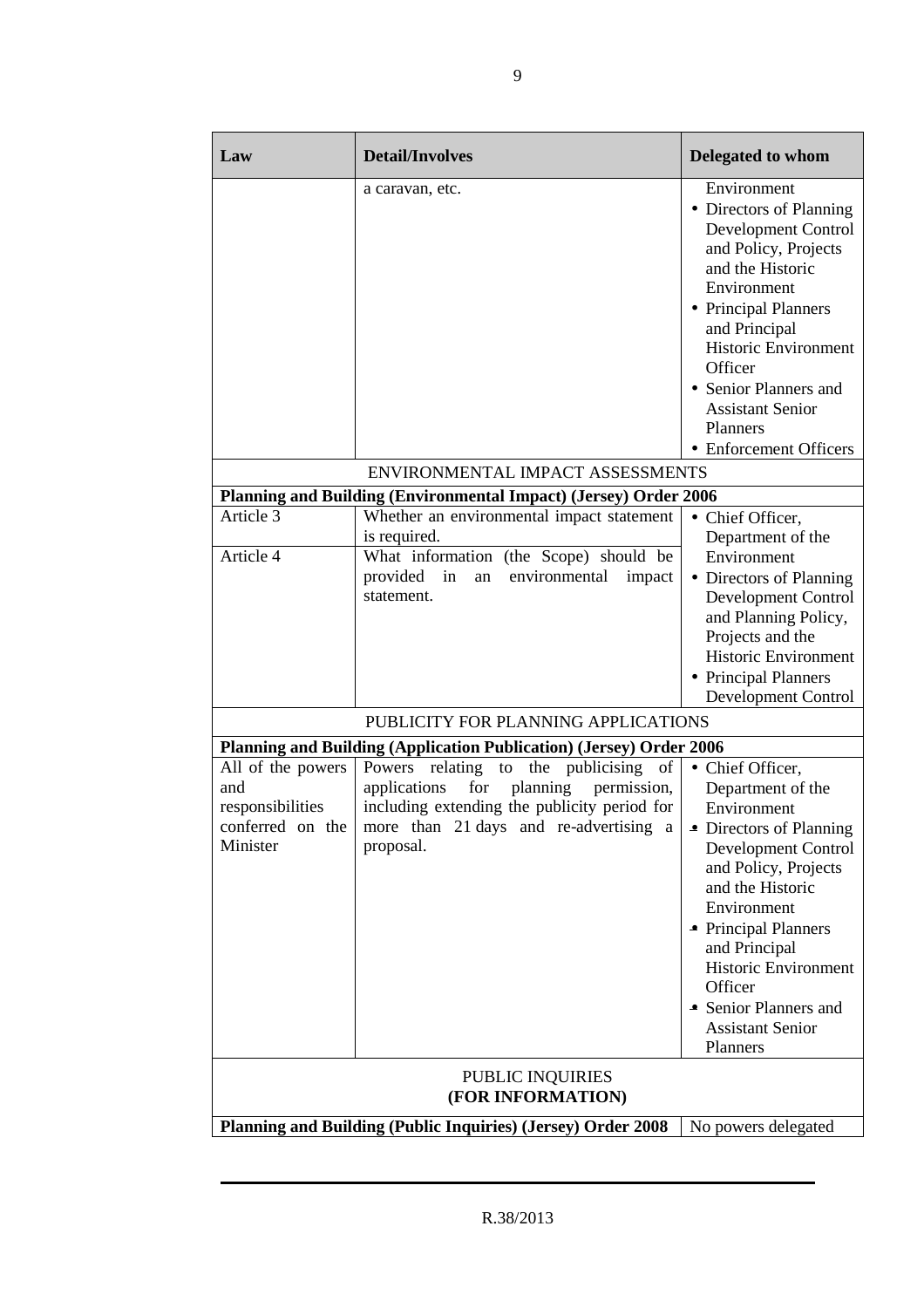| Law                                                                       | <b>Detail/Involves</b>                                                                                                                                                   | Delegated to whom                                                                                                                                                                                                                                                                                                                                               |  |
|---------------------------------------------------------------------------|--------------------------------------------------------------------------------------------------------------------------------------------------------------------------|-----------------------------------------------------------------------------------------------------------------------------------------------------------------------------------------------------------------------------------------------------------------------------------------------------------------------------------------------------------------|--|
|                                                                           | <b>MOVEABLE STRUCTURES</b>                                                                                                                                               |                                                                                                                                                                                                                                                                                                                                                                 |  |
|                                                                           | Planning and Building (Moveable Structures) (Jersey) Order 2006<br>(under Article 81 of the Planning and Building (Jersey) Law 2002)                                     |                                                                                                                                                                                                                                                                                                                                                                 |  |
| All the functions<br>conferred upon or<br>vested in the<br>Minister       | Grant of permission for a moveable structure<br>(as defined by the Order) attachment of<br>conditions on a grant of permission and<br>allowing retrospective permission. | • Chief Officer,<br>Department of the<br>Environment<br>• Directors of Planning<br>Development Control<br>and Policy, Projects<br>and the Historic<br>Environment<br>• Principal Planners<br>and Principal<br><b>Historic Environment</b><br>Officer<br>• Senior Planners and<br><b>Assistant Senior</b><br>Planners                                            |  |
|                                                                           | <b>CONTROL OF ADVERTISEMENTS</b>                                                                                                                                         |                                                                                                                                                                                                                                                                                                                                                                 |  |
|                                                                           | Planning and Building (Display of Advertisements) (Jersey) Order 2006<br>(under Article 76 of the Planning and Building (Jersey) Law 2002)                               |                                                                                                                                                                                                                                                                                                                                                                 |  |
| All the functions<br>conferred upon or<br>in<br>vested<br>the<br>Minister | Grant of permission for an advertisement,<br>attachment of conditions on a grant of<br>permission and<br>allowing<br>retrospective<br>permission.                        | • Planning<br><b>Applications Panel</b><br>• Chief Officer,<br>Department of the<br>Environment<br>• Directors of Planning<br>Development Control<br>and Policy, Projects<br>and the Historic<br>Environment<br>• Principal Planners<br>and Principal<br><b>Historic Environment</b><br>Officer<br>• Senior Planners and<br><b>Assistant Senior</b><br>Planners |  |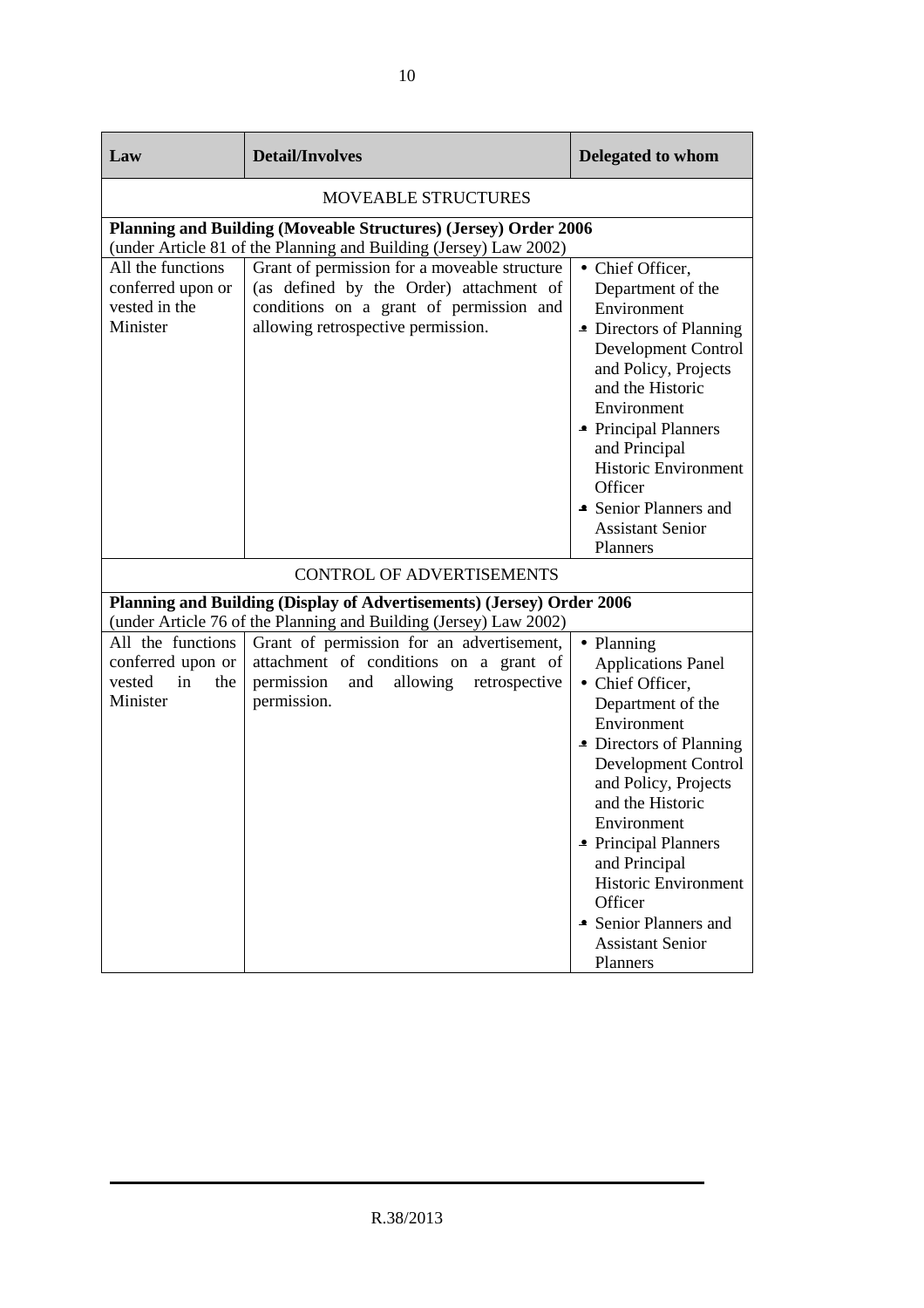| Law                                                                                                                                                                                                                           | <b>Detail/Involves</b>                                                                                                                                                       | Delegated to whom                                                                    |
|-------------------------------------------------------------------------------------------------------------------------------------------------------------------------------------------------------------------------------|------------------------------------------------------------------------------------------------------------------------------------------------------------------------------|--------------------------------------------------------------------------------------|
|                                                                                                                                                                                                                               | <b>HIGH HEDGES</b>                                                                                                                                                           |                                                                                      |
| <b>High Hedges (Jersey) Law 2008</b>                                                                                                                                                                                          |                                                                                                                                                                              |                                                                                      |
| By virtue of the power conferred on him by Article 28(1) of the States of Jersey Law 2005<br>and subject to the conditions set out below, the Minister has delegated the functions<br>conferred upon or vested in him under - |                                                                                                                                                                              |                                                                                      |
| Article 6                                                                                                                                                                                                                     | Determining whether a complainant has<br>taken steps to resolve the situation, whether<br>the complaint is frivolous or vexatious, or<br>whether the complaint is justified. | • Chief Officer,<br>Department of the<br>Environment<br>• Directors of Planning      |
| Article 7                                                                                                                                                                                                                     | Issuing of a Remedial Notice provided that<br>the owner of the hedge has not made any<br>representation in connection<br>with<br>the<br>complaint.                           | Development Control<br>and Policy, Projects<br>and the Historic<br>Environment       |
| Article 9                                                                                                                                                                                                                     | Withdrawal of a Remedial Notice and<br>issuing of an amended Notice if appropriate.                                                                                          | • Principal Planners<br>• Senior Planners and<br><b>Assistant Senior</b><br>Planners |

|    | The conditions                                                                                                                                                                                                                                                                                                                                                                                                                     |  |  |
|----|------------------------------------------------------------------------------------------------------------------------------------------------------------------------------------------------------------------------------------------------------------------------------------------------------------------------------------------------------------------------------------------------------------------------------------|--|--|
| 1. | Authorized Officers refer to those Officers indicated in the table above.                                                                                                                                                                                                                                                                                                                                                          |  |  |
| 2. | Proposals which, if approved, would involve a departure from the Island Plan, any<br>guidelines or policies published in accordance with Article 6 of the Planning and<br>Building (Jersey) Law 2002, or any other approved planning policy or Ministerial<br>Guidance may only be considered by the Planning Applications Panel (PAP) and<br>nominated Authorized Officers and where, in their opinion, there are good grounds to |  |  |
|    | consider approving the application it may grant such a permission.                                                                                                                                                                                                                                                                                                                                                                 |  |  |
| 3. | Where the Planning Applications Panel is minded to reach a decision on an application<br>which is fundamentally contrary to the Department's recommendation, the decision will<br>not be taken at that meeting, but referred to the Minister, who may seek further                                                                                                                                                                 |  |  |
|    | information, issue advice to the Panel, or decide the application him/herself (under                                                                                                                                                                                                                                                                                                                                               |  |  |
|    | Ministerial Decision MD-PE-2006-0012).                                                                                                                                                                                                                                                                                                                                                                                             |  |  |
| 4. | Neither the Planning Applications Panel, nor any Authorized Officer, will make any<br>decision or otherwise exercise any function in any case in which the Minister has given                                                                                                                                                                                                                                                      |  |  |
|    | notice that he wishes to make the decision or exercise the function himself. Such                                                                                                                                                                                                                                                                                                                                                  |  |  |
|    | indication may be given at any stage prior to the making of the decision or exercise of                                                                                                                                                                                                                                                                                                                                            |  |  |
|    | the function in pursuance of the delegated powers.                                                                                                                                                                                                                                                                                                                                                                                 |  |  |
| 5. | Where it is considered beneficial, the Minister may sit with the Planning Applications<br>Panel.                                                                                                                                                                                                                                                                                                                                   |  |  |
| 6. | In relation to all powers indicated above – save for those in relation to the Building Bye-                                                                                                                                                                                                                                                                                                                                        |  |  |
|    | Laws, Dangerous Structures and Caravans - all decisions made by an Authorized                                                                                                                                                                                                                                                                                                                                                      |  |  |
|    | Officer will be made on the basis of a recommendation from another Officer. Any such                                                                                                                                                                                                                                                                                                                                               |  |  |
|    | recommendation shall be made in writing and must identify all the material                                                                                                                                                                                                                                                                                                                                                         |  |  |
|    | considerations relevant to the decision to be taken or the action to be taken.                                                                                                                                                                                                                                                                                                                                                     |  |  |
| 7. | In considering applications for planning permission, Authorized Officers may determine<br>applications where representations have been received, where those representations have<br>been accommodated by revisions to the application or by the imposition of relevant<br>conditions.                                                                                                                                             |  |  |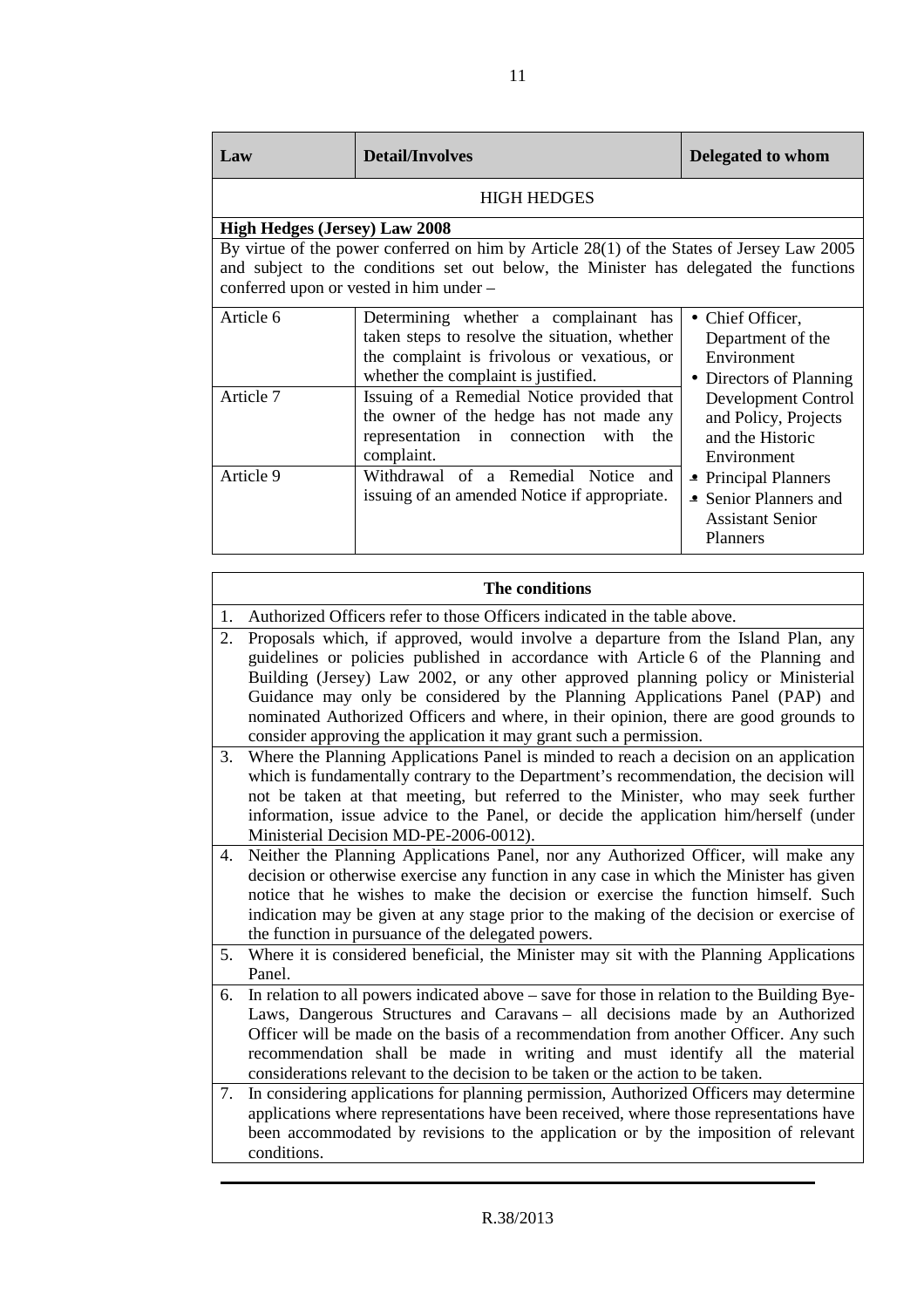- 8. In considering applications for planning permission, Authorized Officers may determine applications where representations have been received from 3 or less individuals, where each individual appears to be from a separate address – when the representations are contrary to the recommendation.
- 9. In deciding whether to include a building or place on a List of Sites of Special Interest, Authorized Officers may take a decision when representations have been received in connection with the process but where those representations are not material in considering whether to include the building or place on any List.
- 10. In deciding whether to include a tree or group of trees on a List of Protected Trees, Authorized Officers may take a decision when representations have been received in connection with the process but where those representations are not material in considering whether to include the tree or group of trees on a List.
- 11. In deciding an application and any requirement for remedial action in connection with a submission under the High Hedges (Jersey) Law 2008, Authorized Officers may only make a decision when representations have not been received from the owner of the hedge that is the subject of the application.
- **NOTE** the Planning Applications Panel do not have any powers to determine High Hedges applications as neither the States of Jersey Law 2005 nor the High Hedges (Jersey) Law 2008 allow for such a delegation.

| <b>Legislation</b>                                                                                                                                                                                                                                                                         | <b>Detail/Involves</b>                                                                                                                                                                                                                                                                                                                                                                                                                                                                                                                                                                                                                                                                                                                                                                               | <b>Delegated to whom</b>                                                                                                                                                                                                                                                                                                               |
|--------------------------------------------------------------------------------------------------------------------------------------------------------------------------------------------------------------------------------------------------------------------------------------------|------------------------------------------------------------------------------------------------------------------------------------------------------------------------------------------------------------------------------------------------------------------------------------------------------------------------------------------------------------------------------------------------------------------------------------------------------------------------------------------------------------------------------------------------------------------------------------------------------------------------------------------------------------------------------------------------------------------------------------------------------------------------------------------------------|----------------------------------------------------------------------------------------------------------------------------------------------------------------------------------------------------------------------------------------------------------------------------------------------------------------------------------------|
| <b>Animal Welfare</b><br>(Jersey) Law 2004<br>Subordinate<br>Animal Welfare<br>(Temporary<br>Licensing<br><i>Exemptions</i> )<br>(Jersey) Order<br>2007<br>Animal Welfare<br>$\bullet$<br>(Licence Fee)<br>(Jersey) Order<br>2008<br>Animal Welfare<br>(Poisons)<br>(Jersey) Order<br>2007 | • A Law to consolidate and revise<br>the laws promoting the welfare of<br>animals and the prevention of<br>suffering by animals, to regulate the<br>keeping and use of animals, and for<br>connected purposes.<br>• The Law defines the Veterinary<br>Officer according to the definition<br>given under the Diseases of<br>Animals (Jersey) Law 1956. The<br>Appointed Veterinary Officer (or<br>their appointed Deputy under<br>Part 2, Article 2 of the 1956 Law)<br>has delegated powers under all<br>Orders and is empowered to<br>perform all duties relating to<br>veterinary matters (Articles 2 to 7).<br>• Additional delegated powers are<br>requested for appointment; as<br>Inspector is required, in accordance<br>with Article 22, to carry out<br>licensing visits or enter premises | <b>Assistant Minister</b><br>$\bullet$<br>Director of Environment/<br>Deputy Chief Officer<br>Principal Ecologist<br>For the purposes of<br>administration, inspection<br>and enforcement:<br><b>States Veterinary</b><br>Assistant<br><b>Standby Officers</b><br>Head of Agricultural<br>Inspection<br><b>Agricultural Inspectors</b> |
|                                                                                                                                                                                                                                                                                            | licensed in accordance with                                                                                                                                                                                                                                                                                                                                                                                                                                                                                                                                                                                                                                                                                                                                                                          |                                                                                                                                                                                                                                                                                                                                        |

**3. By virtue of the power conferred on him by Article 28(1) of the States of Jersey Law 2005, the Minister has delegated the following functions conferred upon or vested in him:**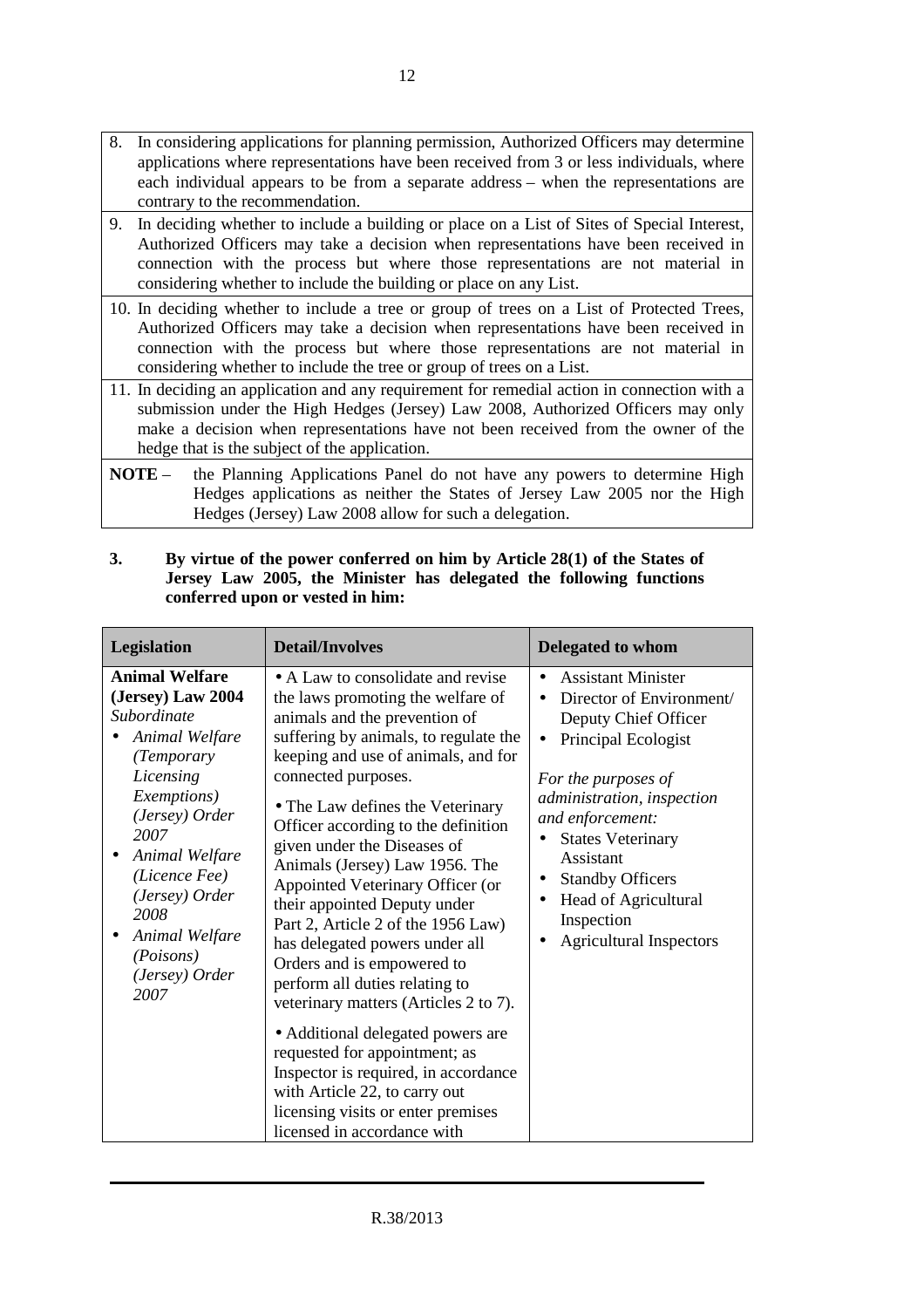| Legislation                                                                                                                                                                                                                                                               | <b>Detail/Involves</b>                                                                                                                                                                                                                                                                                                                                                                                                                                                                                                                                 | <b>Delegated to whom</b>                                                                                                                                                                                                                                                                                                                                                                                                                                                             |
|---------------------------------------------------------------------------------------------------------------------------------------------------------------------------------------------------------------------------------------------------------------------------|--------------------------------------------------------------------------------------------------------------------------------------------------------------------------------------------------------------------------------------------------------------------------------------------------------------------------------------------------------------------------------------------------------------------------------------------------------------------------------------------------------------------------------------------------------|--------------------------------------------------------------------------------------------------------------------------------------------------------------------------------------------------------------------------------------------------------------------------------------------------------------------------------------------------------------------------------------------------------------------------------------------------------------------------------------|
|                                                                                                                                                                                                                                                                           | Articles 14 or 15 of the Law.<br>The Animal Welfare (Jersey) Law<br>2004 to restrict the powers of an<br>inspector appointed under<br>Article 22, prohibiting them from<br>exercising functions in relation to<br>licensing if the licensed activity is<br>also undertaken by the inspector or<br>his/her employers.                                                                                                                                                                                                                                   |                                                                                                                                                                                                                                                                                                                                                                                                                                                                                      |
| <b>Agricultural Land</b><br>(Control of Sales<br>and Leases)<br>(Jersey) Law 1974                                                                                                                                                                                         | • A Law to control sales and leases<br>of agricultural land.<br>Delegated powers are requested<br>$under -$<br>• Article $2$ – The issuing of<br>consents and permissions on<br>agricultural land at the point of sale<br>or leases using longstanding terms<br>of reference. Decisions not within<br>the terms of reference are referred<br>to the Minister.                                                                                                                                                                                          | <b>Assistant Minister</b><br>$\bullet$<br>Chief Officer,<br>$\bullet$<br>Department of the<br>Environment<br>Director of Environment/<br>Deputy Chief Officer<br>Director of Environmental<br>$\bullet$<br>Management and Rural<br>Economy<br>Land and Horticultural<br>Development Manager<br>Land Controls and<br>$\bullet$<br>Planning Officer.<br>Projects and Compliance<br>$\bullet$<br>Officer (for monitoring<br>and enforcement)                                            |
| <b>Agricultural</b><br><b>Marketing (Jersey)</b><br><b>Law 1953</b><br>Subordinate<br>Export of<br>Agricultural<br>Produce (Jersey)<br>Order 1972<br>Potatoes<br>(Precautions<br>against Blight)<br>(Jersey) Order<br>1961<br>Export of<br>Flowers (Jersey)<br>Order 1972 | • A Law to provide for the control<br>of the marketing of agricultural<br>produce by control of production<br>and by other means, to empower<br>the States to approve schemes for<br>this purpose and to provide for<br>other matters incidental thereto.<br>• Delegated powers are requested<br>for the administration, inspection<br>and enforcement for the 3 pieces of<br>subordinate legislation to ensure<br>that export produce adheres to<br>certain standards and that crops are<br>disease-free. This allows Jersey to<br>trade with Europe. | <b>Assistant Minister</b><br>$\bullet$<br>Chief Officer, Department<br>$\bullet$<br>of the Environment<br>Director of Environment/<br>$\bullet$<br>Deputy Chief Officer<br><b>Assistant Director -</b><br><b>Environmental Protection</b><br>Director of Environmental<br>Management and Rural<br>Economy<br>For the purposes of<br>administration, inspection<br>and enforcement:<br>Head of Agricultural<br>$\bullet$<br>Inspection<br><b>Agricultural Inspectors</b><br>$\bullet$ |
| <b>Animals (Trapping)</b><br>(Jersey) Law 1961<br>Subordinate<br><b>Spring Traps</b><br>(Approval)<br>(Jersey) Order<br>1996                                                                                                                                              | • A Law to define approved traps<br>and to regulate and enforce their<br>appropriate use.                                                                                                                                                                                                                                                                                                                                                                                                                                                              | <b>Assistant Minister</b><br>$\bullet$<br>Chief Officer, Department<br>$\bullet$<br>of the Environment<br>Director of Environment/<br>$\bullet$<br>Deputy Chief Officer<br>Principal Ecologist<br><b>States Veterinary Officer</b>                                                                                                                                                                                                                                                   |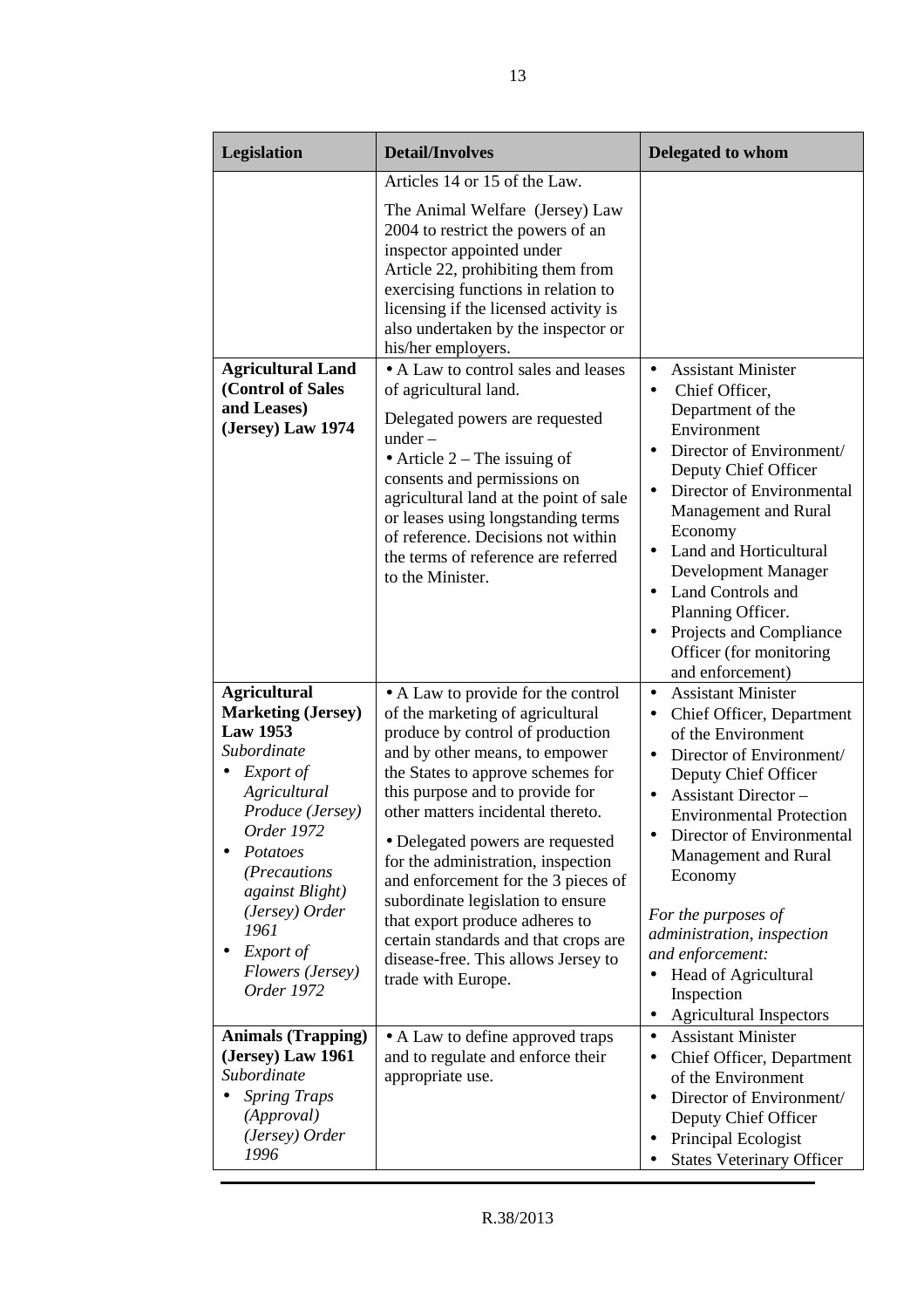| Legislation                                                                                                                                                                                                                                                                                             | <b>Detail/Involves</b>                                                                                                                                                                                                                                                                                                                                                                                                                                                                                                                                                                                                                                                                                                                                                                                                                                                                                                                                | Delegated to whom                                                                                                                                                                                                                                                                                                                                                                                                 |
|---------------------------------------------------------------------------------------------------------------------------------------------------------------------------------------------------------------------------------------------------------------------------------------------------------|-------------------------------------------------------------------------------------------------------------------------------------------------------------------------------------------------------------------------------------------------------------------------------------------------------------------------------------------------------------------------------------------------------------------------------------------------------------------------------------------------------------------------------------------------------------------------------------------------------------------------------------------------------------------------------------------------------------------------------------------------------------------------------------------------------------------------------------------------------------------------------------------------------------------------------------------------------|-------------------------------------------------------------------------------------------------------------------------------------------------------------------------------------------------------------------------------------------------------------------------------------------------------------------------------------------------------------------------------------------------------------------|
| <b>Small Ground</b><br>Vermin Traps<br>(Jersey) Order<br>1961                                                                                                                                                                                                                                           |                                                                                                                                                                                                                                                                                                                                                                                                                                                                                                                                                                                                                                                                                                                                                                                                                                                                                                                                                       |                                                                                                                                                                                                                                                                                                                                                                                                                   |
| <b>Artificial</b><br><b>Insemination of</b><br><b>Domestic Animals</b><br>(Jersey) Law 1952<br>Subordinate<br>Artificial<br>Insemination of<br>Domestic<br>Animals (Jersey)<br>Order 2008<br>Artificial<br>$\bullet$<br>Insemination of<br>Domestic<br>Animals (Bovine<br>Semen) (Jersey)<br>Order 2008 | • Licences to those wishing to<br>collect, store, distribute or sell the<br>semen from any male domestic<br>animal (Article 2).<br>• Licences to persons wishing to<br>import (other than cattle) or export<br>the embryos, ova or semen of<br>domestic animals and to export<br>(including cattle) as above<br>(Article 3).                                                                                                                                                                                                                                                                                                                                                                                                                                                                                                                                                                                                                          | <b>Assistant Minister</b><br>$\bullet$<br>• Chief Officer, Department<br>of the Environment<br>Director of Environment/<br>$\bullet$<br>Deputy Chief Officer<br><b>States Veterinary Officer</b><br>$\bullet$<br>For the purposes of<br>enforcement/inspection:<br><b>States Veterinary</b><br>Assistant<br><b>Head of Agricultural</b><br>$\bullet$<br>Inspection<br><b>Agricultural Inspectors</b><br>$\bullet$ |
| <b>Conservation of</b><br><b>Wildlife (Jersey)</b><br><b>Law 2000</b>                                                                                                                                                                                                                                   | • A Law to protect scheduled wild<br>animals and birds and their nest or<br>dens from death, damage or<br>disturbance.<br>Article 16 allows for the licensing<br>of normally prohibited activities<br>under Articles 6, 8, 9, 10, 11<br>and 15.<br>Prohibitions:<br>$\bullet$ 6 – Relating to dens and nests,<br>etc. of protected wild animals and<br>protected wild birds<br>$\bullet$ 8 – Keeping, etc. of protected<br>wild animals and protected wild<br>birds<br>$\bullet$ 9 – Certain methods of killing or<br>taking wild birds<br>$\bullet$ 10 – Certain methods of killing or<br>taking wild animals (no licences<br>have ever been issued for 9 and 10)<br>$\bullet$ 11 – Export of certain reptiles and<br>amphibians<br>• 15 – Release, etc. of imported<br>species (specifically includes<br>pheasants and partridges)<br>Licences may only be issued if the<br>thing to be done is for scientific,<br>research or educational purposes | <b>Assistant Minister</b><br>$\bullet$<br>Chief Officer, Department<br>$\bullet$<br>of the Environment<br>Director of Environment/<br>$\bullet$<br>Deputy Chief Officer<br>Director of Environmental<br>$\bullet$<br>Management and Rural<br>Economy<br>Principal Ecologist<br>For the purposes of<br>enforcement:<br>• Natural Environment<br>Officer<br>Research Ecologist                                      |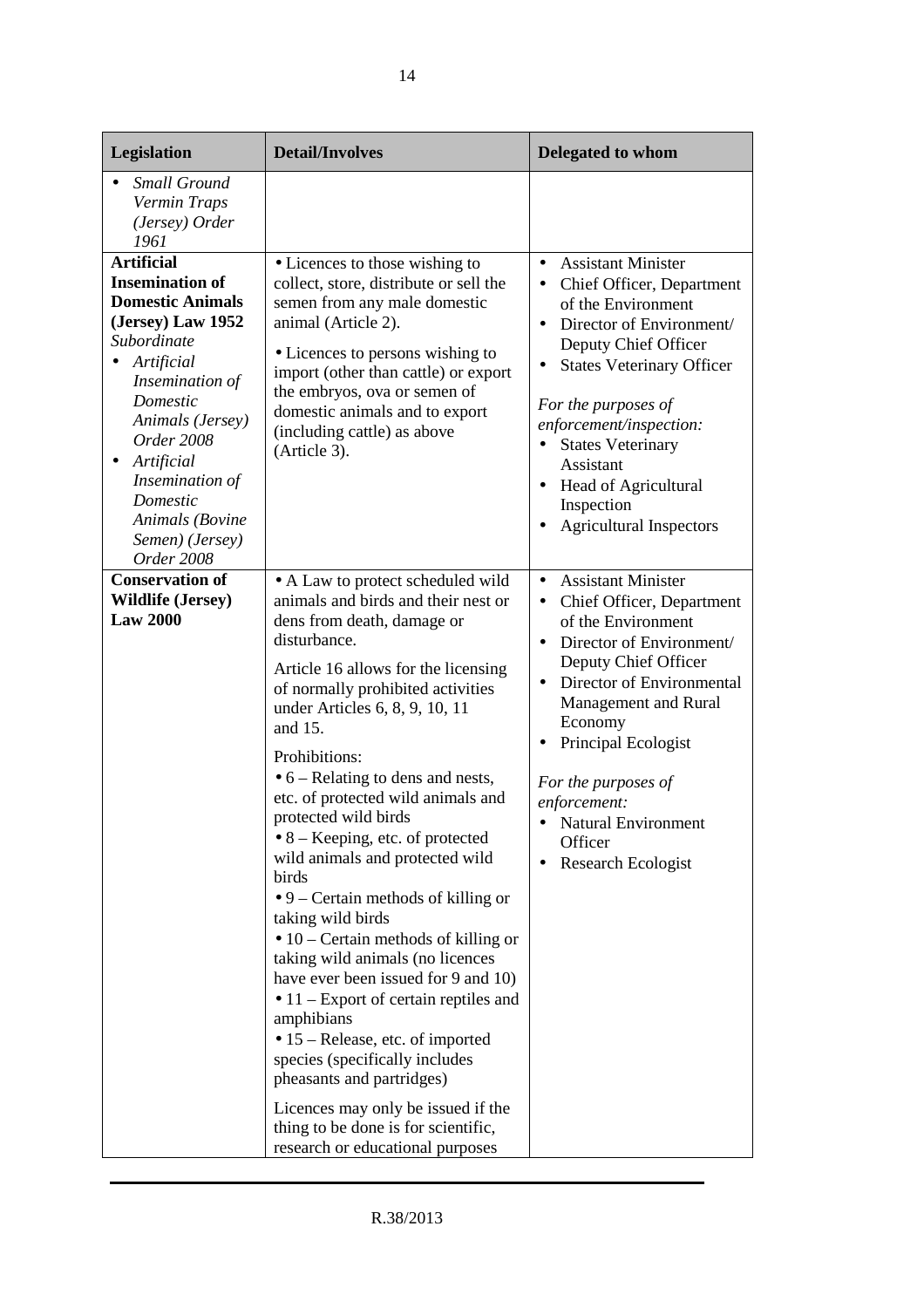| Legislation                                                                                                                                       | <b>Detail/Involves</b>                                                                                                                                                                                                                                                                                                                                                                                                                                  | <b>Delegated to whom</b>                                                                                                                                                                                                                                                                                          |
|---------------------------------------------------------------------------------------------------------------------------------------------------|---------------------------------------------------------------------------------------------------------------------------------------------------------------------------------------------------------------------------------------------------------------------------------------------------------------------------------------------------------------------------------------------------------------------------------------------------------|-------------------------------------------------------------------------------------------------------------------------------------------------------------------------------------------------------------------------------------------------------------------------------------------------------------------|
|                                                                                                                                                   | (e.g. ringing, marking, tracking);<br>preserving public health or public<br>or air safety; the re-introduction of<br>a species, the purpose of<br>conservation or the prevention of<br>the spread of diseases, preventing<br>serious damage to livestock and<br>crops, AND<br>'there is no other satisfactory<br>solution and that anything<br>authorized by the licence will<br>not be detrimental to the<br>survival of the population<br>concerned'. |                                                                                                                                                                                                                                                                                                                   |
|                                                                                                                                                   | • Delegated powers are also<br>required under Article 18 for<br>enforcement activities (Article 18)                                                                                                                                                                                                                                                                                                                                                     |                                                                                                                                                                                                                                                                                                                   |
| <b>Dangerous Wild</b><br><b>Animals (Jersey)</b><br><b>Law 1999</b>                                                                               | This Law provides a licensing<br>requirement to keep a scheduled<br>animal (Article 3).<br>• Administration of this Law is<br>delegated to the States Veterinary<br>Officer who will seek advice at<br>his/her discretion.<br>( <i>Note:</i> Only one licence has been<br>issued under the Law.)                                                                                                                                                        | <b>Assistant Minister</b><br>$\bullet$<br>Chief Officer, Department<br>of the Environment<br>Director of Environment/<br>Deputy Chief Officer<br><b>States Veterinary Officer</b><br>For the purposes of<br>enforcement/inspection:<br><b>States Veterinary</b><br>$\bullet$<br>Assistant<br>Head of Agricultural |
|                                                                                                                                                   |                                                                                                                                                                                                                                                                                                                                                                                                                                                         | Inspection<br><b>Agricultural Inspectors</b>                                                                                                                                                                                                                                                                      |
| <b>Diseases of Animals</b><br>(Jersey) Law 1956<br>Subordinate<br>Diseases of<br>Animals<br>(Approved<br>Disinfectants)<br>(Jersey) Order<br>1958 | • The Appointed Veterinary Officer<br>(under Part 2, Article 2 of the Law)<br>has delegated powers under all<br>Orders and is empowered to<br>perform all duties relating to<br>veterinary matters (Articles 2 to 7).<br>• Licences are issued under<br>delegated powers.                                                                                                                                                                               | <b>Assistant Minister</b><br>$\bullet$<br>Chief Officer, Department<br>٠<br>of the Environment<br>Director of Environment/<br>$\bullet$<br>Deputy Chief Officer<br>Director of Environmental<br>$\bullet$<br>Management and Rural<br>Economy                                                                      |
| Diseases of<br>Animals<br>(Importation of<br>Live Fish)<br>(Jersey) Order<br>1984<br>Importation of<br>Equine Animals<br>(Jersey) Order           | • The Minister is advised of the<br>outbreak of any notifiable disease.                                                                                                                                                                                                                                                                                                                                                                                 | For the purposes of<br>enforcement/inspection to<br>report information to SVO:<br><b>States Veterinary</b><br>Assistant<br>Head of Agricultural<br>$\bullet$<br>Inspection<br><b>Agricultural Inspectors</b><br><b>Standby Officers</b>                                                                           |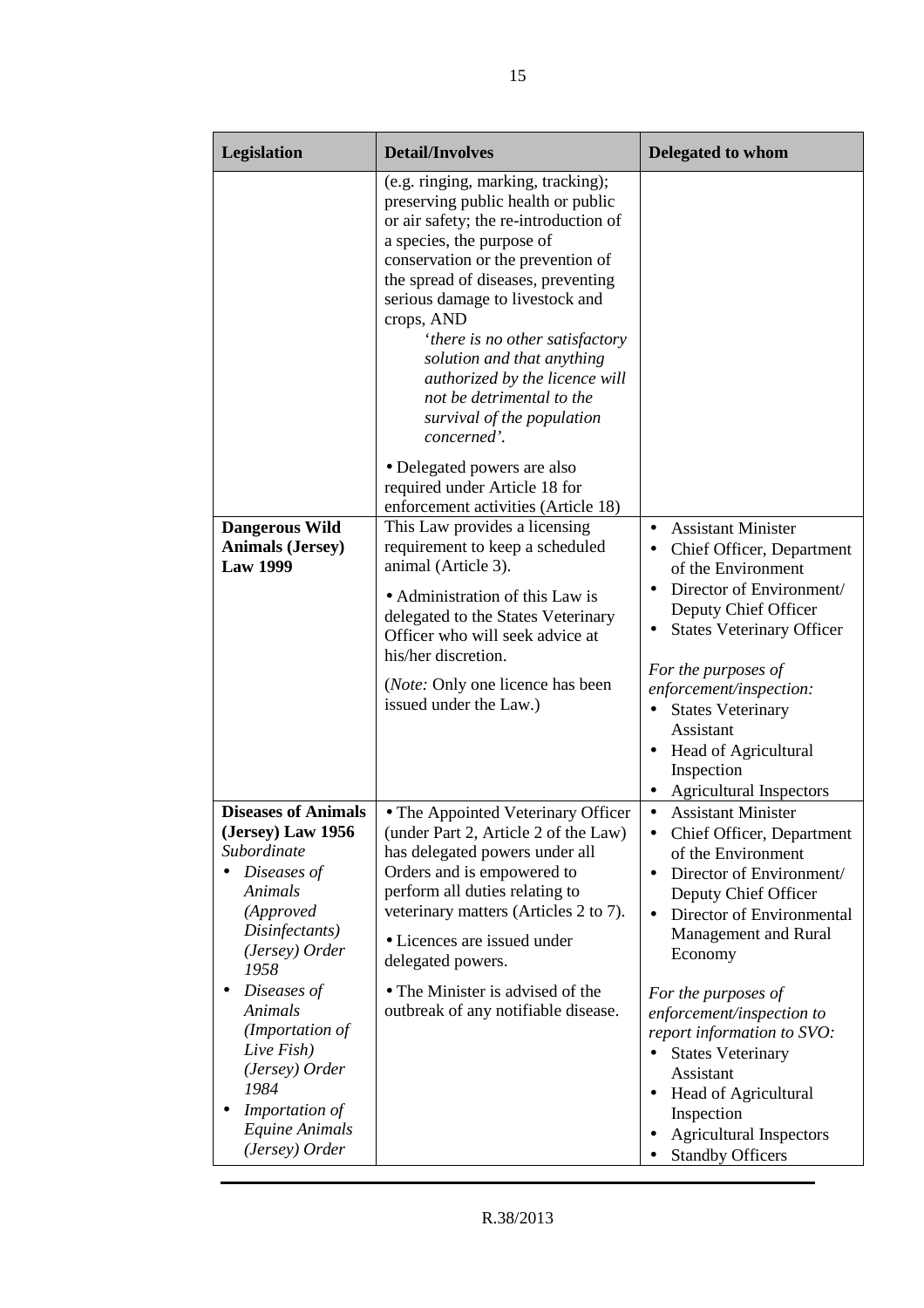| Legislation                                                                                                                                                                                                                                                        | <b>Detail/Involves</b> | Delegated to whom                                                                                                                                                                                                                                                                          |
|--------------------------------------------------------------------------------------------------------------------------------------------------------------------------------------------------------------------------------------------------------------------|------------------------|--------------------------------------------------------------------------------------------------------------------------------------------------------------------------------------------------------------------------------------------------------------------------------------------|
| 1958<br>Importation of<br>٠<br>Equine Animals<br>(African Horse<br>Sickness)<br>(Prohibition)<br>(Jersey) Order<br>1961<br><b>Bee Diseases</b><br>$\bullet$<br>(Control)<br>(Jersey) Order<br>1992<br>Diseases of<br>$\bullet$<br>Animals (Bees)<br>(Jersey) Order |                        | <b>Assistant Director -</b><br>$\bullet$<br><b>Environmental Protection</b><br>Dairy and Livestock<br>$\bullet$<br>Adviser<br><b>Horticultural Adviser</b><br>$\bullet$<br>Principal Ecologist<br>$\bullet$<br>Head of Plant Health<br>$\bullet$<br><b>Laboratory Manager</b><br>$\bullet$ |
| 2003<br>Diseases of<br>$\bullet$<br>Animals<br>(Miscellaneous<br>Provisions)<br>(Jersey) Order<br>1958                                                                                                                                                             |                        |                                                                                                                                                                                                                                                                                            |
| Diseases of<br>$\bullet$<br>Animals (Waste<br>Foods) (Jersey)<br>Order 1958<br>Diseases of<br>$\bullet$<br>Animals (Welfare<br>in Transit)<br>(Jersey) Order<br>2001                                                                                               |                        |                                                                                                                                                                                                                                                                                            |
| Diseases of<br>Animals (Pigs,<br>Goats and Sheep<br>Registration,<br>Identification and<br>Movement)<br>(Jersey) Order<br>2007                                                                                                                                     |                        |                                                                                                                                                                                                                                                                                            |
| Diseases of<br>$\bullet$<br>Animals (Rabies)<br>(Importation of<br>Mammals)<br>(Jersey) Order<br>2011                                                                                                                                                              |                        |                                                                                                                                                                                                                                                                                            |
| Diseases of<br>$\bullet$<br>Animals (Non-<br>Rabies)<br>(Importation of<br>Mammals)                                                                                                                                                                                |                        |                                                                                                                                                                                                                                                                                            |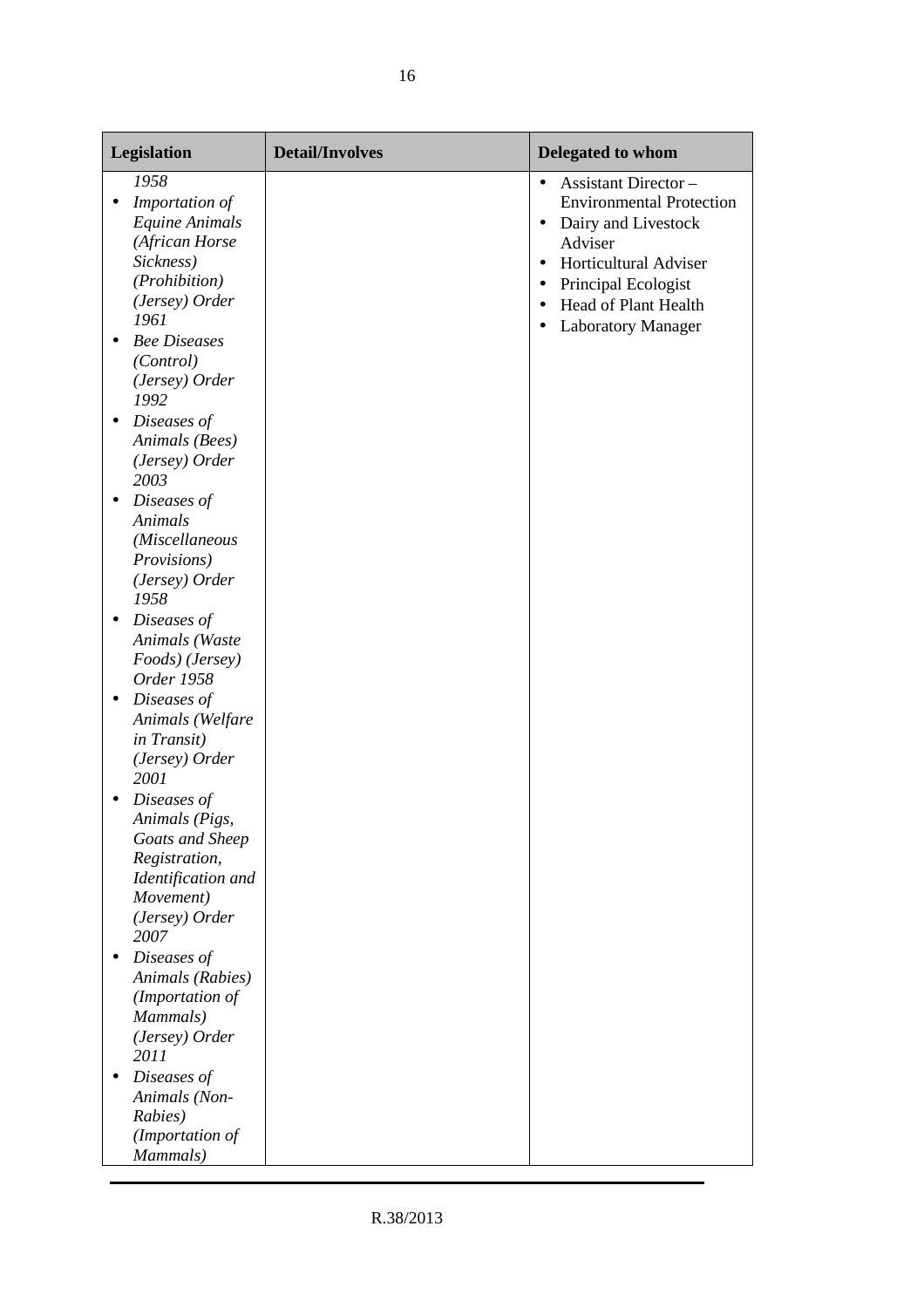| Legislation                                 | <b>Detail/Involves</b> | Delegated to whom |
|---------------------------------------------|------------------------|-------------------|
| (Jersey) Order                              |                        |                   |
| 2011                                        |                        |                   |
| Diseases of<br>$\bullet$                    |                        |                   |
| Animals                                     |                        |                   |
| (Importation of                             |                        |                   |
| <b>Miscellaneous</b>                        |                        |                   |
| Goods and                                   |                        |                   |
| Animals) (Jersey)<br>Order 2012             |                        |                   |
|                                             |                        |                   |
| <b>Notifiable Disease</b><br><b>Orders</b>  |                        |                   |
| $\bullet$                                   |                        |                   |
| Anthrax (Jersey)<br>Order 1958              |                        |                   |
|                                             |                        |                   |
| Aujeszky's<br>$\bullet$<br>Disease (Jersey) |                        |                   |
| Order 1984                                  |                        |                   |
| Diseases of<br>$\bullet$                    |                        |                   |
| Animals (Avian                              |                        |                   |
| Influenza)                                  |                        |                   |
| (Jersey) Order                              |                        |                   |
| 2005                                        |                        |                   |
| Diseases of<br>$\bullet$                    |                        |                   |
| Animals                                     |                        |                   |
| <i>(Bluetongue)</i>                         |                        |                   |
| (Jersey) Order                              |                        |                   |
| 2006                                        |                        |                   |
| <b>Bovine</b><br>$\bullet$                  |                        |                   |
| Spongiform                                  |                        |                   |
| Encephalopathy                              |                        |                   |
| (Jersey) Order                              |                        |                   |
| 1988                                        |                        |                   |
| Cattle Plague<br>٠                          |                        |                   |
| (Jersey) Order                              |                        |                   |
| 1958                                        |                        |                   |
| Contagious                                  |                        |                   |
| <b>Abortion</b> (Jersey)                    |                        |                   |
| Order 1958                                  |                        |                   |
| Enzootic Bovine                             |                        |                   |
| Leucosis Disease                            |                        |                   |
| (Jersey) Order                              |                        |                   |
| 1984                                        |                        |                   |
| Epizootic<br>٠                              |                        |                   |
| Lymphangitis                                |                        |                   |
| (Jersey) Order                              |                        |                   |
| 1958                                        |                        |                   |
| Foot-and-Mouth<br>$\bullet$                 |                        |                   |
| Disease (Jersey)                            |                        |                   |
| Order 1958                                  |                        |                   |
| <b>Fowl Pest</b>                            |                        |                   |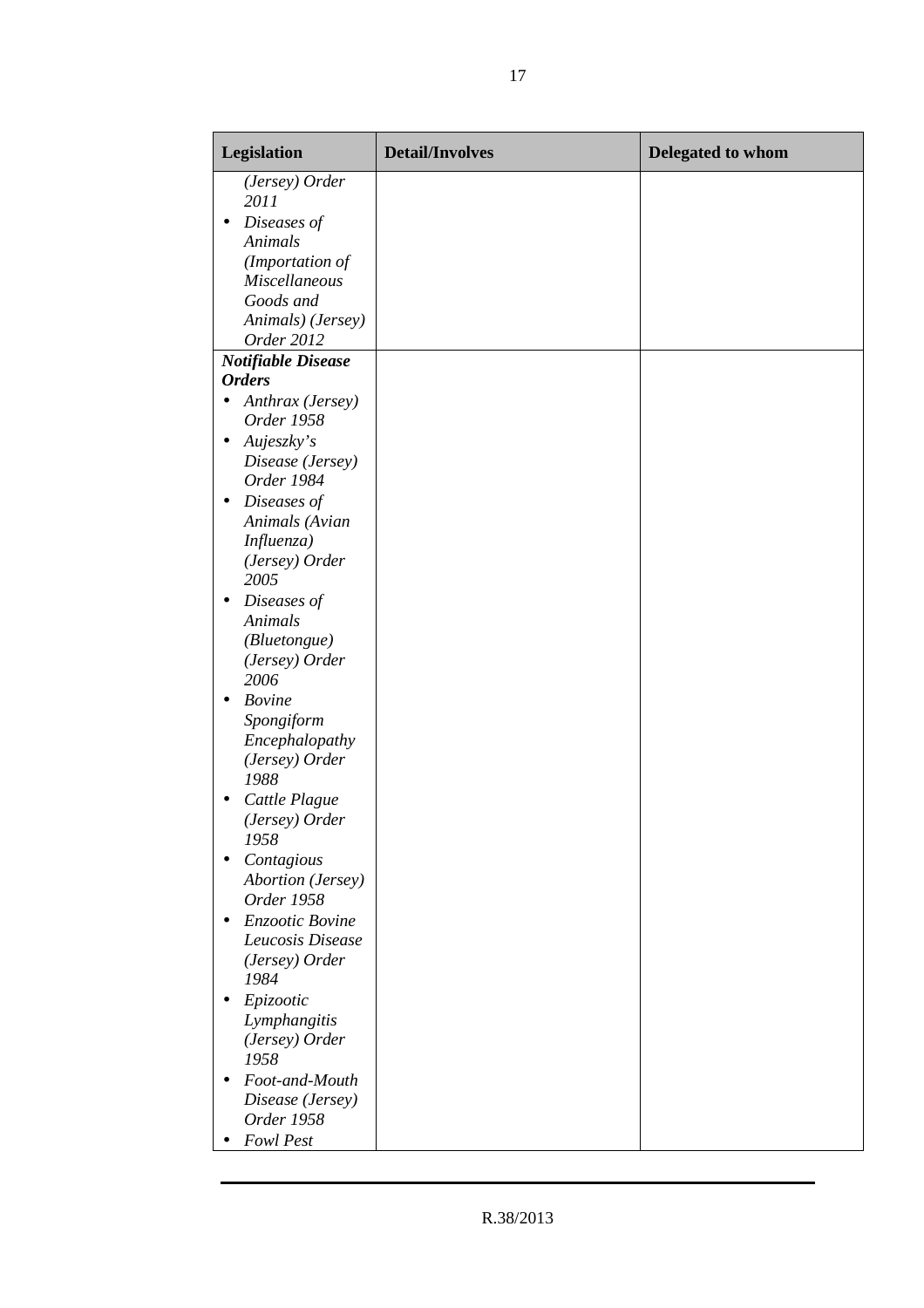| Legislation                                                    | <b>Detail/Involves</b> | Delegated to whom |
|----------------------------------------------------------------|------------------------|-------------------|
| (Jersey) Order<br>1958                                         |                        |                   |
| Fowl Typhoid<br>$\bullet$<br>(Jersey) Order<br>1959            |                        |                   |
| Glanders or<br>$\bullet$<br>Farcy (Jersey)<br>Order 1958       |                        |                   |
| Diseases of<br>$\bullet$<br>Animals<br>(Infectious             |                        |                   |
| <b>Bovine</b><br>Rhinotracheitis)                              |                        |                   |
| (Jersey) Order<br>2012<br>Virus Hepatitis                      |                        |                   |
| (Jersey) Order<br>1958                                         |                        |                   |
| Parasitic Mange<br>$\bullet$<br>(Jersey) Order<br>1958         |                        |                   |
| Pleuro-<br>$\bullet$<br>Pneumonia<br>(Jersey) Order<br>1958    |                        |                   |
| Psittacosis<br>$\bullet$<br>(Jersey) Order<br>1958             |                        |                   |
| Rabies (Control)<br>$\bullet$<br>(Jersey) Order<br>1976        |                        |                   |
| Sheep-Pox<br>(Jersey) Order<br>1958                            |                        |                   |
| Sheep Scab<br>$\bullet$<br>(Jersey) Order<br>1958              |                        |                   |
| Swine Fever<br>$\bullet$<br>(Jersey) Order<br>1958             |                        |                   |
| Swine Vesicular<br>$\bullet$<br>Disease (Jersey)<br>Order 1974 |                        |                   |
| <b>Teschen Disease</b><br>$\bullet$<br>(Jersey) Order<br>1975  |                        |                   |
| Tuberculosis<br>$\bullet$<br>(Jersey) Order<br>1958            |                        |                   |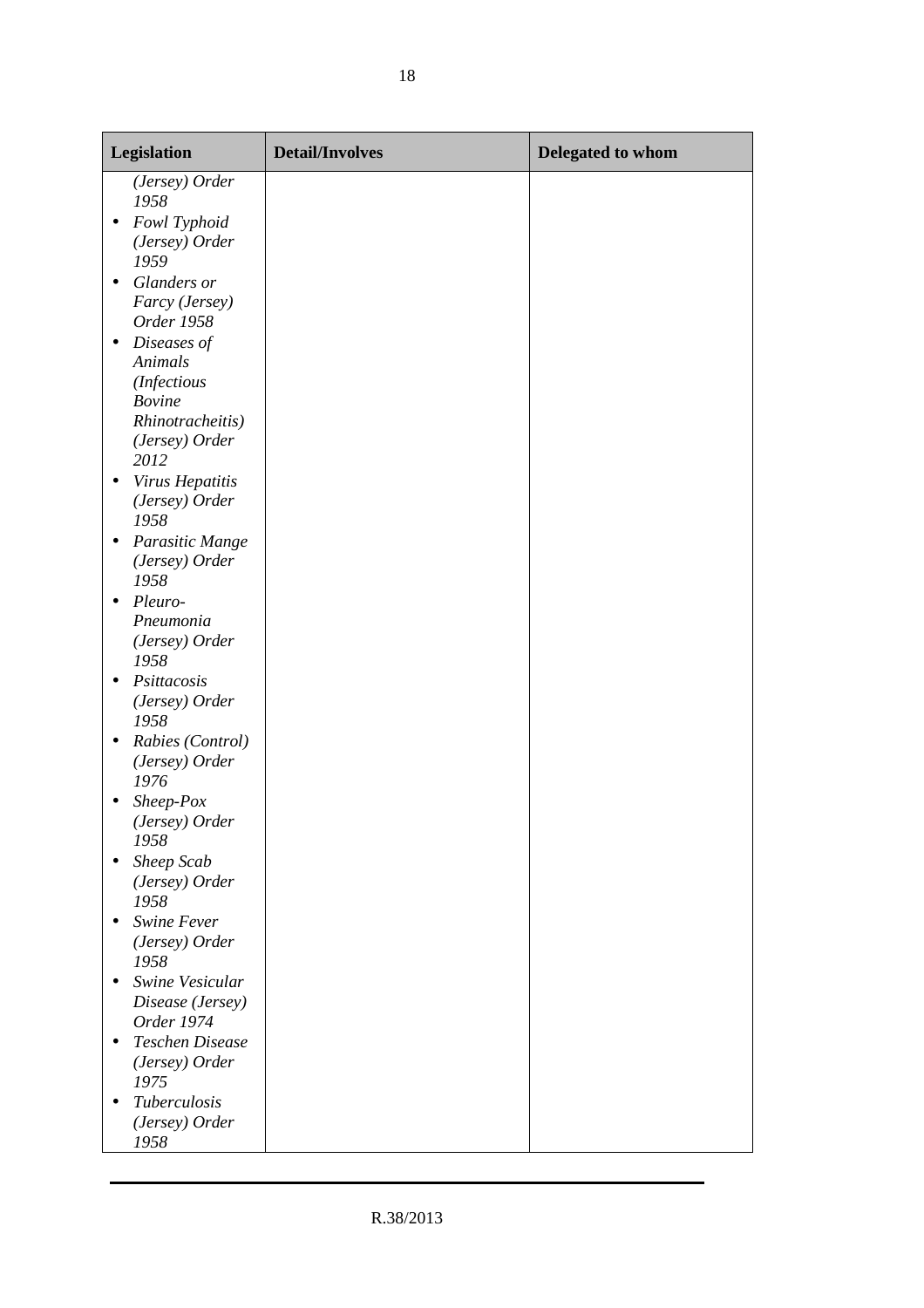| Legislation                                                                                                                                                                                                                                                    | <b>Detail/Involves</b>                                                                                                                                                                                                                                       | Delegated to whom                                                                                                                                                                                                                                                                                                                                                                                                                                                                                                                                 |
|----------------------------------------------------------------------------------------------------------------------------------------------------------------------------------------------------------------------------------------------------------------|--------------------------------------------------------------------------------------------------------------------------------------------------------------------------------------------------------------------------------------------------------------|---------------------------------------------------------------------------------------------------------------------------------------------------------------------------------------------------------------------------------------------------------------------------------------------------------------------------------------------------------------------------------------------------------------------------------------------------------------------------------------------------------------------------------------------------|
| <i>Warble Fly</i><br>(Jersey) Order<br>1984                                                                                                                                                                                                                    |                                                                                                                                                                                                                                                              |                                                                                                                                                                                                                                                                                                                                                                                                                                                                                                                                                   |
| <b>European</b><br><b>Communities</b><br>Legislation<br>(Implementation)<br>(Jersey) Law 1996<br>Subordinate<br><b>Fish Health</b><br>(Jersey)<br><b>Regulations 1999</b><br>Community<br>Provisions<br>(Mortality in<br>Oysters) (Jersey)<br>Regulations 2010 | • To ensure the health of<br>aquaculture animals and<br>aquaculture products in order to<br>prevent the spread of disease.<br>• Regulation, enforcement and<br>inspections are carried out by States<br>Veterinary Officer or his/her<br>assistants.         | <b>Assistant Minister</b><br>$\bullet$<br>Chief Officer, Department<br>$\bullet$<br>of the Environment<br>Director of Environment/<br>Deputy Chief Officer<br><b>States Veterinary Officer</b><br>For the purposes of<br>enforcement/inspection:<br><b>States Veterinary</b><br>$\bullet$<br>Assistant<br>Head of Agricultural<br>$\bullet$<br>Inspection<br><b>Agricultural Inspectors</b><br><b>Standby Officers</b><br>Senior Fisheries Inspector<br>Fisheries Officer –<br>Research and<br>Development<br>Sea Fisheries Officers<br>$\bullet$ |
| Community<br>Provisions<br>(Animal Feeding)<br>(Jersey)<br>Regulations 2005                                                                                                                                                                                    | • Regulations to ensure the<br>prevention, control and eradication<br>of certain transmissible spongiform<br>encephalopathies.<br>• Inspections and enforcement are<br>carried out by States Veterinary<br>Officer or his/her assistants.                    | <b>Assistant Minister</b><br>$\bullet$<br>Chief Officer, Department<br>$\bullet$<br>of the Environment<br>Director of Environment/<br>$\bullet$<br>Deputy Chief Officer<br><b>States Veterinary Officer</b><br>$\bullet$<br>For the purposes of<br>enforcement/inspection:<br><b>States Veterinary</b><br>Assistant<br>• Head of Agricultural<br>Inspection<br><b>Agricultural Inspectors</b>                                                                                                                                                     |
| Pet Travel<br>Scheme (Jersey)<br>Regulations 2011                                                                                                                                                                                                              | • Regulate the movement of pet<br>animals arriving from outside the<br>British Islands entering Jersey from<br>a member State or a third country.<br>• Inspections and enforcement are<br>carried out by States Veterinary<br>Officer or his/her assistants. | <b>Assistant Minister</b><br>$\bullet$<br>Director of Environment/<br>$\bullet$<br>Deputy Chief Officer<br>Director of Environmental<br>Management and Rural<br>Economy<br><b>States Veterinary Officer</b><br>For the purposes of<br>enforcement/inspection:<br><b>States Veterinary</b><br>Assistant                                                                                                                                                                                                                                            |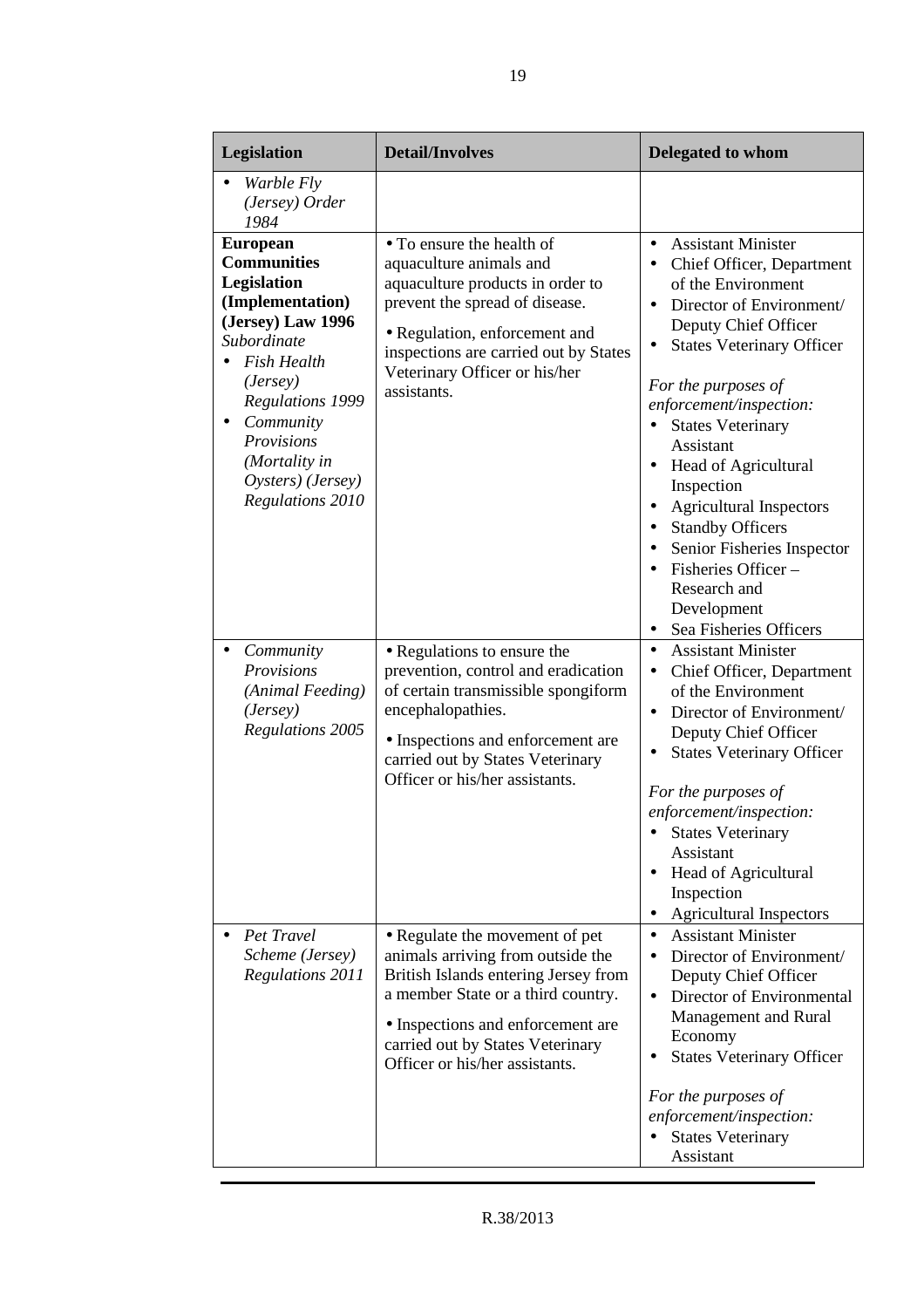| Legislation                                                                                                                                               | <b>Detail/Involves</b>                                                                                                                                                                                                                                                                                                                                                             | Delegated to whom                                                                                                                                                                                                                                                                                                                                                                                                                                                                                                                                           |
|-----------------------------------------------------------------------------------------------------------------------------------------------------------|------------------------------------------------------------------------------------------------------------------------------------------------------------------------------------------------------------------------------------------------------------------------------------------------------------------------------------------------------------------------------------|-------------------------------------------------------------------------------------------------------------------------------------------------------------------------------------------------------------------------------------------------------------------------------------------------------------------------------------------------------------------------------------------------------------------------------------------------------------------------------------------------------------------------------------------------------------|
|                                                                                                                                                           |                                                                                                                                                                                                                                                                                                                                                                                    | Head of Agricultural<br>$\bullet$<br>Inspection<br><b>Agricultural Inspectors</b><br><b>Standby Officers</b><br>$\bullet$                                                                                                                                                                                                                                                                                                                                                                                                                                   |
| European<br><b>Communities</b><br>Legislation<br>(Bluetongue)<br>(Jersey)<br><b>Regulations 2008</b>                                                      | • Regulate the controls, monitoring,<br>surveillance and restrictions on<br>movements of certain animals of<br>susceptible species in relation to<br>bluetongue.<br>• Inspections and enforcement are<br>carried out by States Veterinary<br>Officer or his/her assistants.                                                                                                        | <b>Assistant Minister</b><br>$\bullet$<br>Chief Officer, Department<br>$\bullet$<br>of the Environment<br>Director of Environment/<br>$\bullet$<br>Deputy Chief Officer<br>Director of Environmental<br>Management and Rural<br>Economy<br><b>States Veterinary Officer</b><br>For the purposes of<br>enforcement/inspection:<br><b>States Veterinary</b><br>$\bullet$<br><b>Assistant</b><br>• Standby Officers<br><b>Head of Agricultural</b><br>Inspection<br><b>Agricultural Inspectors</b><br>$\bullet$<br>Dairy and Livestock<br>$\bullet$<br>Adviser |
| Community<br>Provisions<br><i>(Bovine</i> )<br>Embryos)<br>(Jersey)<br>Regulations 2010                                                                   | • Regulates the trade in bovine<br>embryos with Member States and<br>controls the importation of bovine<br>embryos from third countries.<br>Approve embryo collection teams,<br>including laboratories, embryo<br>production teams and storage<br>facilities for trade.<br>• Inspections and enforcement are<br>carried out by States Veterinary<br>Officer or his/her assistants. | <b>Assistant Minister</b><br>$\bullet$<br>Chief Officer, Department<br>$\bullet$<br>of the Environment<br>Director of Environment/<br>$\bullet$<br>Deputy Chief Officer<br>Director of Environmental<br>$\bullet$<br>Management and Rural<br>Economy<br><b>States Veterinary Officer</b><br>For the purposes of<br>enforcement/inspection:<br><b>States Veterinary</b><br>$\bullet$<br>Assistant<br>Head of Agricultural<br>Inspection<br><b>Agricultural Inspectors</b><br>$\bullet$                                                                       |
| <b>Fertilisers and</b><br><b>Feeding Stuffs</b><br>(Jersey) Law 1950<br>Subordinate<br>Fertilizers and<br><b>Feeding Stuffs</b><br>(Jersey) Order<br>1972 | • A Law to make provision with<br>respect to the sale of fertilizers and<br>feeding stuffs in the Island and their<br>contents which must not have<br>animal extracts within them.                                                                                                                                                                                                 | <b>Assistant Minister</b><br>$\bullet$<br>Chief Officer, Department<br>$\bullet$<br>of the Environment<br>Director of Environment/<br>$\bullet$<br>Deputy Chief Officer<br>Director of Environmental<br>$\bullet$<br>Management and Rural<br>Economy                                                                                                                                                                                                                                                                                                        |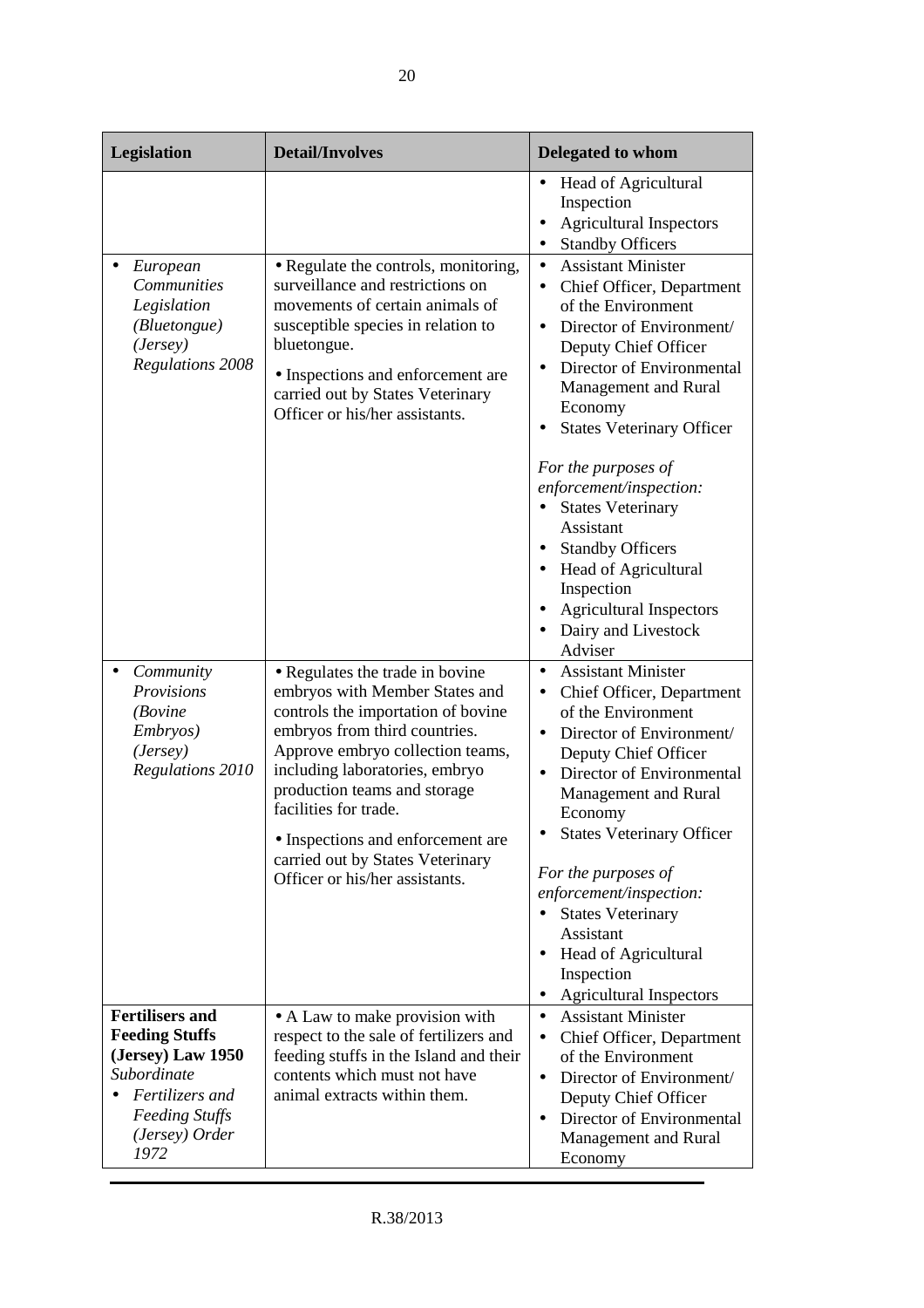| Legislation                                                                                                                                                                                                    | <b>Detail/Involves</b>                                                                                                                                                                                                                                                                                                                                                                                                                                                             | Delegated to whom                                                                                                                                                                                                                                                                                                                                                                                                                            |
|----------------------------------------------------------------------------------------------------------------------------------------------------------------------------------------------------------------|------------------------------------------------------------------------------------------------------------------------------------------------------------------------------------------------------------------------------------------------------------------------------------------------------------------------------------------------------------------------------------------------------------------------------------------------------------------------------------|----------------------------------------------------------------------------------------------------------------------------------------------------------------------------------------------------------------------------------------------------------------------------------------------------------------------------------------------------------------------------------------------------------------------------------------------|
| Food and<br><b>Environment</b>                                                                                                                                                                                 | • To authorize the issue of licences<br>for the deposit of substances at sea                                                                                                                                                                                                                                                                                                                                                                                                       | <b>States Veterinary Officer</b><br>For the purposes of<br>enforcement/inspection:<br><b>States Veterinary</b><br>$\bullet$<br>Assistant<br>Head of Agricultural<br>$\bullet$<br>Inspection<br><b>Agricultural Inspectors</b><br><b>Assistant Minister</b><br>$\bullet$<br>Chief Officer, Department<br>$\bullet$                                                                                                                            |
| <b>Protection Act 1985</b><br>(Jersey) Order<br>1987                                                                                                                                                           | (Article 5 of 1987 Order),<br>e.g. dredge spoil from maintenance<br>dredging of the harbours, burials at<br>sea.<br>• Detailed protocols establish the<br>procedures and fees for each class<br>of deposit, together with lists of<br>compulsory consultees.                                                                                                                                                                                                                       | of the Environment<br>Director of Environment/<br>$\bullet$<br>Deputy Chief Officer                                                                                                                                                                                                                                                                                                                                                          |
| <b>Pesticides (Jersey)</b><br><b>Law 1991</b><br>Subordinate<br>Pesticides<br>(Maximum<br>Residue Levels in<br>Food) (Jersey)<br>Order 1991<br>Pesticides<br>(General<br>Provisions)<br>(Jersey) Order<br>1991 | • To regulate the use of pesticides.<br>• Delegated powers are requested<br>for Article 4, which outlines the<br>enforcement provisions.                                                                                                                                                                                                                                                                                                                                           | <b>Assistant Minister</b><br>$\bullet$<br>Director of Environment/<br>Deputy Chief Officer<br>Director of Environmental<br>$\bullet$<br>Management and Rural<br>Economy<br>Director of Environmental<br>Protection<br>For the purposes of<br>enforcement:<br>Head of Agricultural<br>$\bullet$<br>Inspection<br><b>Agricultural Inspectors</b><br>$\bullet$<br><b>Head of Water Resources</b><br><b>Environmental Protection</b><br>Officers |
| <b>Planning and</b><br><b>Building (Jersey)</b><br><b>Law 2002</b>                                                                                                                                             | • Permission to carry out activities<br>on SSI land (Article 55), e.g.<br>permission for the T.A. to carry out<br>exercises, utilities maintenance, etc.<br>• Permission to allow use of public<br>land by Clubs and Associations,<br>e.g. by the Jersey Rifle Club, who<br>close Les Landes SSI 6 times<br>annually for firing purposes.<br>• Provisional listing (for 3 months)<br>only) of SSIs under Article 53 in<br>the case of extreme threat to an area<br>of SSI quality. | <b>Assistant Minister</b><br>$\bullet$<br>Chief Officer, Department<br>$\bullet$<br>of the Environment<br>Director of Environment/<br>$\bullet$<br>Deputy Chief Officer<br>Director of Environmental<br>$\bullet$<br>Management and Rural<br>Economy<br>Principal Ecologist<br><b>Senior Natural</b><br><b>Environment Officer</b>                                                                                                           |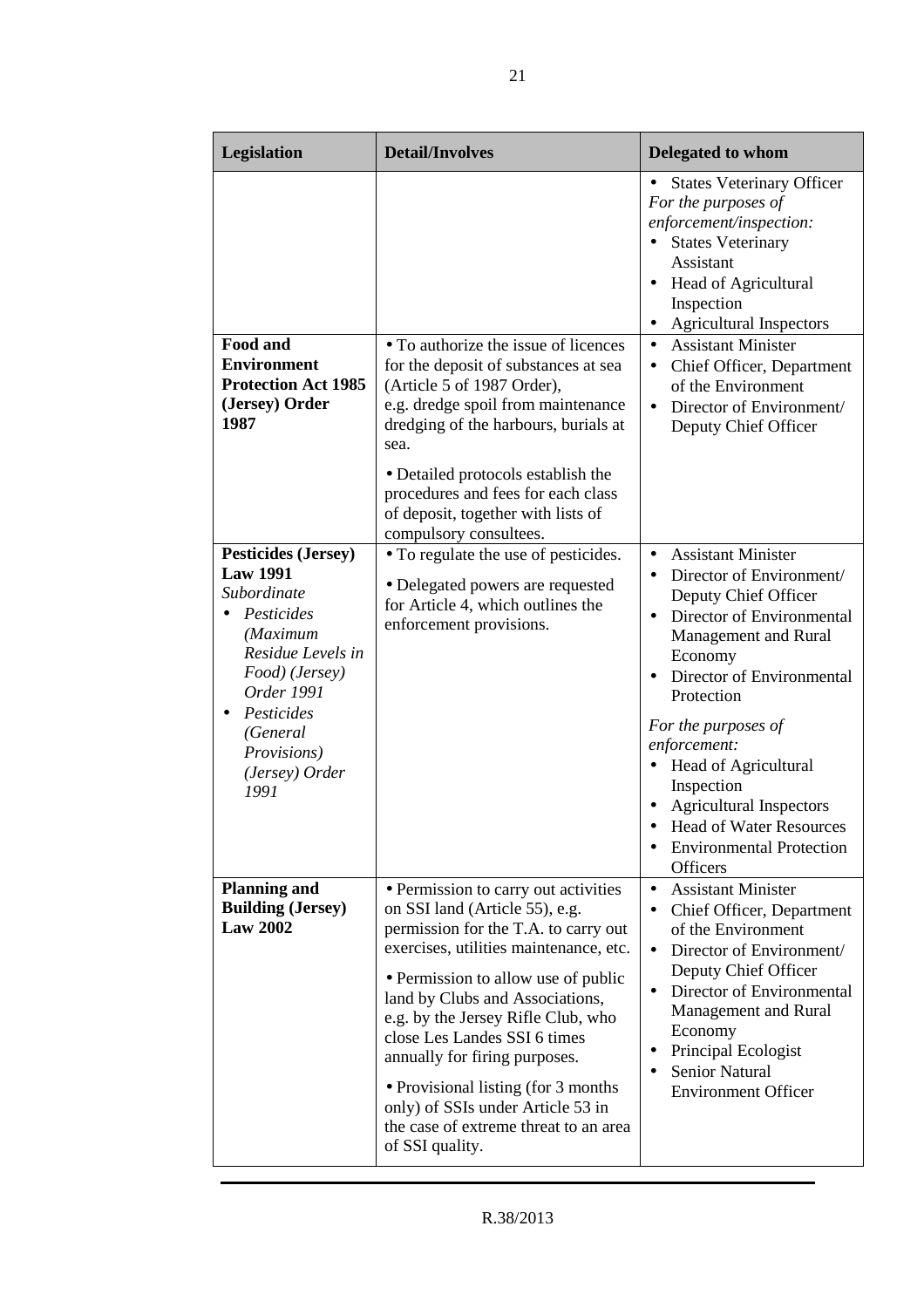| Legislation                                                                                                                                                                                                                                                                                          | <b>Detail/Involves</b>                                                                                                                                                                                                                                                                                                                                                                                                                                                                                                                                                                                                                                                                                                                                                                                                                                                                                                                           | Delegated to whom                                                                                                                                                                                                                                                                                                                                                                                                                                                                                                                                                                                                                                                                                                                                                                                                                                                                                                                                                                                                                                                                                               |
|------------------------------------------------------------------------------------------------------------------------------------------------------------------------------------------------------------------------------------------------------------------------------------------------------|--------------------------------------------------------------------------------------------------------------------------------------------------------------------------------------------------------------------------------------------------------------------------------------------------------------------------------------------------------------------------------------------------------------------------------------------------------------------------------------------------------------------------------------------------------------------------------------------------------------------------------------------------------------------------------------------------------------------------------------------------------------------------------------------------------------------------------------------------------------------------------------------------------------------------------------------------|-----------------------------------------------------------------------------------------------------------------------------------------------------------------------------------------------------------------------------------------------------------------------------------------------------------------------------------------------------------------------------------------------------------------------------------------------------------------------------------------------------------------------------------------------------------------------------------------------------------------------------------------------------------------------------------------------------------------------------------------------------------------------------------------------------------------------------------------------------------------------------------------------------------------------------------------------------------------------------------------------------------------------------------------------------------------------------------------------------------------|
| <b>Plant Health</b><br>(Jersey) Law 2003<br>Subordinate<br><b>Stem and Bulb</b><br>Eelworm (Jersey)<br>Order 1971<br><b>Blight Disease</b><br>$\bullet$<br>(Jersey) Order<br>1982<br><b>Plant Health</b><br>(Jersey) Order<br>2005<br>Protection of<br><b>Agricultural Land</b><br>(Jersey) Law 1964 | • Issuance of plant passports –<br>Article 18 of the Plant Health<br>Order.<br>• Registration of growers,<br>propagators or traders (Article 19 of<br>the Plant Health Order) and keeping<br>of the register (Article 20 of the<br>Plant Health Order).<br>• Delegated powers are requested<br>for inspection and enforcement<br>functions under Articles 24–31 of<br>the Plant Health Order.<br>• Issuance of licences – Article 34<br>of the Plant Health Order.<br>• This Law is to protect the<br>'spoilation' of agricultural land<br>from contamination, neglect, the<br>removal of surface soil or any<br>misuse.<br>• Under Article $4(2)$ , consents and<br>permissions can be issued for<br>prohibited activities to be carried<br>out on agricultural land.<br>• For the purposes of inspection<br>and enforcement, delegated powers<br>of entry are requested (Article 3) as<br>are the powers to obtain<br>information (Article 5). | <b>Assistant Minister</b><br>$\bullet$<br>Chief Officer, Department<br>$\bullet$<br>of the Environment<br>Director of Environment/<br>$\bullet$<br>Deputy Chief Officer<br>Director of Environmental<br>$\bullet$<br>Management and Rural<br>Economy<br>Director of Environmental<br>$\bullet$<br>Protection<br>Plant Pathologist<br>$\bullet$<br>Entomologist<br>$\bullet$<br>For the purposes of<br>enforcement/inspection<br>Head of Agricultural<br>$\bullet$<br>Inspection<br><b>Agricultural Inspectors</b><br>$\bullet$<br><b>Assistant Minister</b><br>$\bullet$<br>Chief Officer, Department<br>$\bullet$<br>of the Environment<br>Director of Environment/<br>$\bullet$<br>Deputy Chief Officer<br>Director of Environmental<br>$\bullet$<br>Management and Rural<br>Economy<br>Horticultural Adviser<br>$\bullet$<br><b>Statutory Services Officer</b><br>$\bullet$<br>Principal Ecologist<br>$\bullet$<br>Land and Horticultural<br>$\bullet$<br>Development Manager<br>Land Controls and<br>$\bullet$<br>Planning Officer.<br>For the purposes of<br>enforcement/inspection/<br>obtain information |
|                                                                                                                                                                                                                                                                                                      |                                                                                                                                                                                                                                                                                                                                                                                                                                                                                                                                                                                                                                                                                                                                                                                                                                                                                                                                                  | Head of Agricultural<br>Inspection<br><b>Agricultural Inspectors</b><br>$\bullet$                                                                                                                                                                                                                                                                                                                                                                                                                                                                                                                                                                                                                                                                                                                                                                                                                                                                                                                                                                                                                               |
|                                                                                                                                                                                                                                                                                                      |                                                                                                                                                                                                                                                                                                                                                                                                                                                                                                                                                                                                                                                                                                                                                                                                                                                                                                                                                  | Projects and Compliance<br>$\bullet$<br>Officer                                                                                                                                                                                                                                                                                                                                                                                                                                                                                                                                                                                                                                                                                                                                                                                                                                                                                                                                                                                                                                                                 |
| Slaughter of<br><b>Animals (Jersey)</b><br><b>Law 1962</b>                                                                                                                                                                                                                                           | • The SVO issues slaughterers'<br>licences under delegated powers<br>(Article 4).                                                                                                                                                                                                                                                                                                                                                                                                                                                                                                                                                                                                                                                                                                                                                                                                                                                                | <b>Assistant Minister</b><br>$\bullet$<br>Chief Officer, Department<br>$\bullet$<br>of the Environment<br>Director of Environment/<br>$\bullet$                                                                                                                                                                                                                                                                                                                                                                                                                                                                                                                                                                                                                                                                                                                                                                                                                                                                                                                                                                 |
|                                                                                                                                                                                                                                                                                                      | • The slaughterhouse is supervised<br>by the Superintendent (Article 2).                                                                                                                                                                                                                                                                                                                                                                                                                                                                                                                                                                                                                                                                                                                                                                                                                                                                         | Deputy Chief Officer<br><b>States Veterinary Officer</b><br>٠                                                                                                                                                                                                                                                                                                                                                                                                                                                                                                                                                                                                                                                                                                                                                                                                                                                                                                                                                                                                                                                   |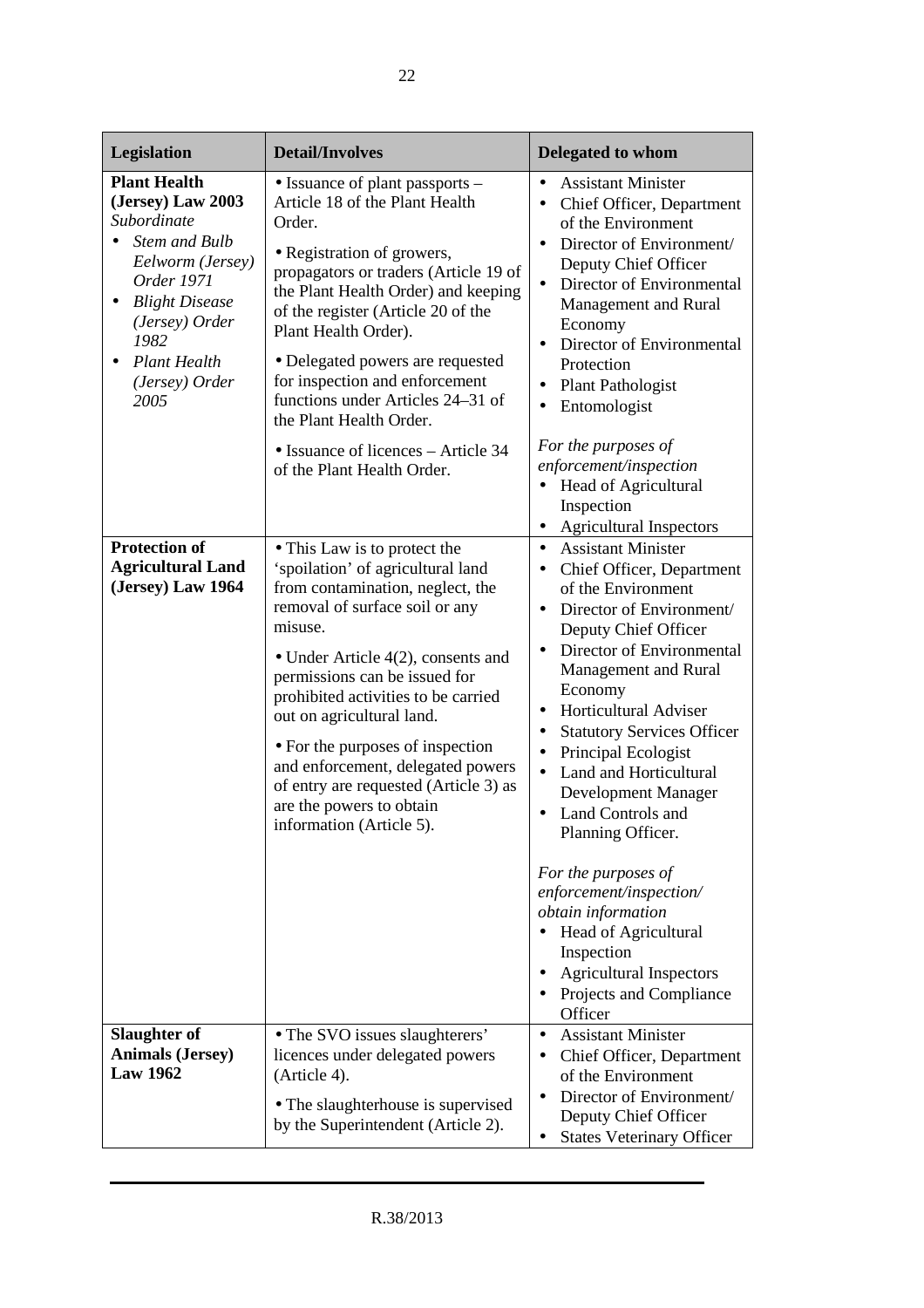| Legislation                                  | <b>Detail/Involves</b>                                                                                                                                                                                                                                                                                                                                                                                                                                                                                                                                                                                                                                                                                                                                                                                                                                                                                                                                                                                                                                                                                                                                                                                                                         | Delegated to whom                                                                                                                                                                                                                                                                                                                                                                                                                                                                                                                                                                                                   |
|----------------------------------------------|------------------------------------------------------------------------------------------------------------------------------------------------------------------------------------------------------------------------------------------------------------------------------------------------------------------------------------------------------------------------------------------------------------------------------------------------------------------------------------------------------------------------------------------------------------------------------------------------------------------------------------------------------------------------------------------------------------------------------------------------------------------------------------------------------------------------------------------------------------------------------------------------------------------------------------------------------------------------------------------------------------------------------------------------------------------------------------------------------------------------------------------------------------------------------------------------------------------------------------------------|---------------------------------------------------------------------------------------------------------------------------------------------------------------------------------------------------------------------------------------------------------------------------------------------------------------------------------------------------------------------------------------------------------------------------------------------------------------------------------------------------------------------------------------------------------------------------------------------------------------------|
| <b>Waste Management</b><br>(Jersey) Law 2005 | $\bullet$ A Law to:<br>1. Control the transboundary<br>shipment of wastes to, from, and<br>through Jersey.<br>2. Control the movements of<br>hazardous and healthcare wastes in<br>Jersey.<br>3. Allow for the licensing of waste<br>management facilities and the<br>registration of certain carriers in<br>Jersey.<br>• All administration of:<br>Part 1 - INTRODUCTORY<br>PROVISIONS (Articles 1 to 9)<br>Part 2 - ADMINISTRATION<br>(Articles $10$ to $22$ )<br>Part 3 - WASTE MANAGEMENT<br>WITHIN THE ISLAND<br>• Licensing of Operations<br>(Articles 23 to 37)<br>• Registration of Waste Carriers<br>(Articles 38 to 48)<br>• Internal Movements<br>(Articles 49 to 52)<br>• Other Provisions<br>(Articles 53 to 56).<br>Part 4 - TRANSBOUNDARY<br><b>MOVEMENTS OF WASTE</b><br>• Introductory Provisions<br>(Articles 57 to 63)<br>• Export of Waste<br>(Articles 64 to 67)<br>Import of Waste<br>(Articles $68$ to $69$ )<br>• Waste in Transit<br>(Articles 70 to 71)<br>• Illegal Traffic (Articles 72 to 75)<br>• Other Provisions<br>(Articles $76$ to $81$ )<br>Part 5 - ENFORCEMENT<br>(Articles 82 to 93)<br>Part 6 - OTHER PROVISIONS<br>(Articles $94$ to 113)<br>Any further responsibilities under<br>Schedules 1 to 11. | <b>Assistant Minister</b><br>$\bullet$<br>Chief Officer, Planning<br>$\bullet$<br>and Environment<br>Director of Environment/<br>$\bullet$<br>Deputy Chief Officer<br>Director of Environmental<br>$\bullet$<br>Protection<br>Head of Waste Regulation<br>$\bullet$<br>In addition for enforcement<br>(Part 5):<br><b>Head of Water Resources</b><br><b>Environmental Protection</b><br>$\bullet$<br><b>Officers</b><br>Hydrogeologist<br>$\bullet$<br><b>Environmental Protection</b><br>$\bullet$<br>Technician<br>Head of Agricultural<br>$\bullet$<br>Inspection<br><b>Agricultural Inspectors</b><br>$\bullet$ |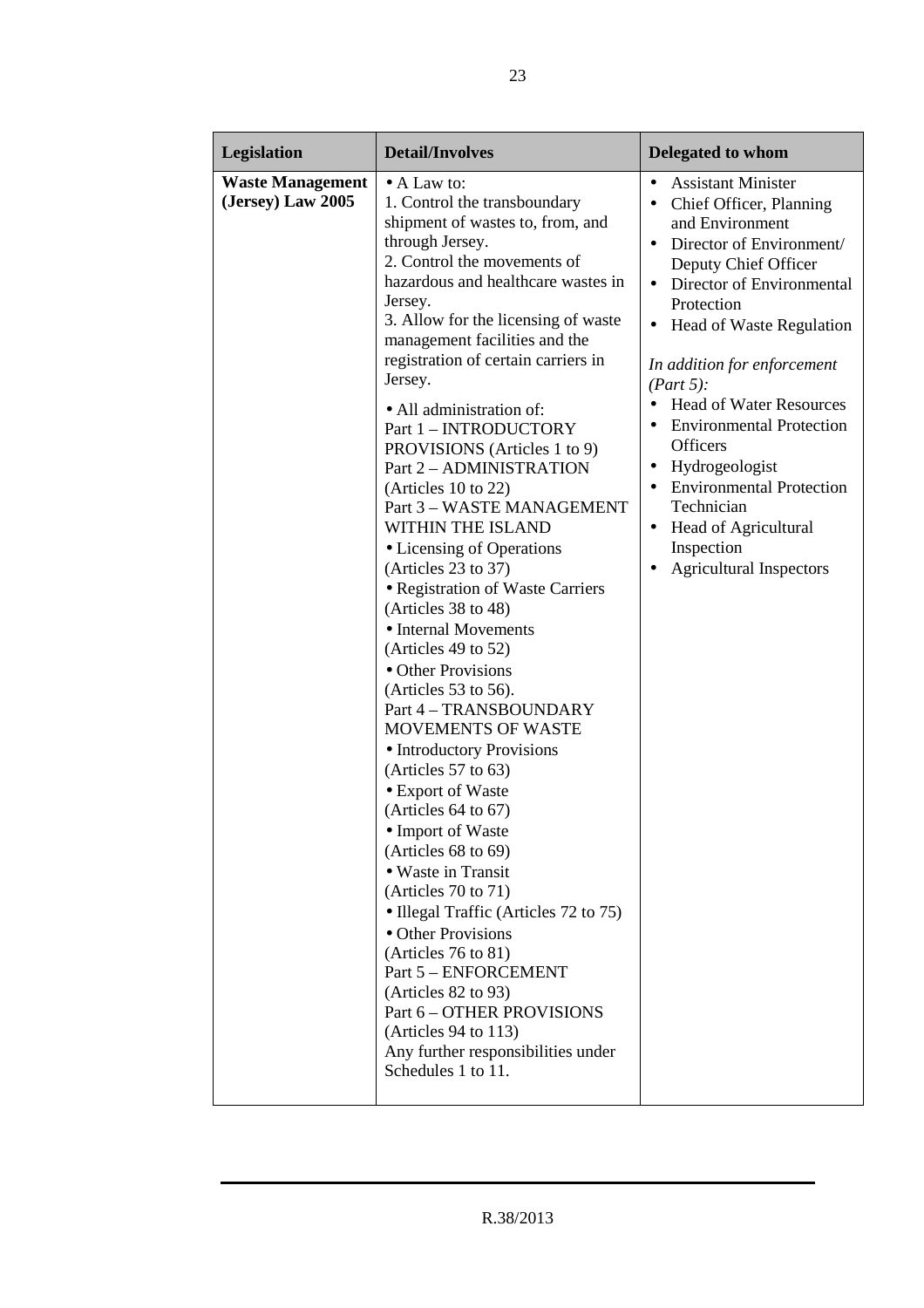| Legislation                                 | <b>Detail/Involves</b>                                                                                                                                                                                                                                                                                                                                                                                                                                                                                                                                                                                                                                                                                                                                                                                                                                                                                                                                                                                                                                                                                                                                                                                                                                                                                                                                                                                                                                                                                                                                                                                                                                                                                                      | <b>Delegated to whom</b>                                                                                                                                                                                                                                                                                                                                                                                                                                                                                                                                                                                                                    |
|---------------------------------------------|-----------------------------------------------------------------------------------------------------------------------------------------------------------------------------------------------------------------------------------------------------------------------------------------------------------------------------------------------------------------------------------------------------------------------------------------------------------------------------------------------------------------------------------------------------------------------------------------------------------------------------------------------------------------------------------------------------------------------------------------------------------------------------------------------------------------------------------------------------------------------------------------------------------------------------------------------------------------------------------------------------------------------------------------------------------------------------------------------------------------------------------------------------------------------------------------------------------------------------------------------------------------------------------------------------------------------------------------------------------------------------------------------------------------------------------------------------------------------------------------------------------------------------------------------------------------------------------------------------------------------------------------------------------------------------------------------------------------------------|---------------------------------------------------------------------------------------------------------------------------------------------------------------------------------------------------------------------------------------------------------------------------------------------------------------------------------------------------------------------------------------------------------------------------------------------------------------------------------------------------------------------------------------------------------------------------------------------------------------------------------------------|
| <b>Water Pollution</b><br>(Jersey) Law 2000 | A Law to provide for the control of<br>pollution in Jersey waters, and the<br>implementing of provisions of the<br>Convention for the Protection of the<br>Marine Environment of the North-<br>East Atlantic; the monitoring and<br>the classification of waters; the<br>setting of quality objectives for<br>classified waters; administrative,<br>regulatory, preventive and remedial<br>measures; and related purposes.<br>• Delegated powers are requested<br>for the issuance of discharge<br>permits and the publishing of<br>notices and consultation before<br>considering applications relating to<br>Discharge Permits (Article 10).<br>• Special regard to the issuance of<br>discharge permits will be given<br>relating to high risk substances<br>(Article $19(1)$ ).<br>• Consideration of Discharge<br>Permits (Article 21).<br>• Conditions attached to Discharge<br>permits (Article 22).<br>• Procedure for varying or revoking<br>Discharge Permits (Article 23).<br>• Procedure for suspension of<br>Discharge Permits (Article 24).<br>• Consideration of transfer of<br>Discharge permits (Article 25).<br>• Procedure for notification of<br>decisions relating to Discharge<br>Permits (Article 27; with the<br>exception of paragraph $(1)(c)$ ).<br>Delegated powers are requested for<br>the purposes of enforcement (under<br>Article 29) and $-$<br>• Access to documents relevant to<br>Law (Article 34);<br>• Requirement to produce<br>information relating to potentially<br>polluting matter (Article 35);<br>• Requirement for precautions to be<br>taken to prevent pollution<br>(Article 36);<br>• Requirement for polluters to<br>eliminate and remediate pollution<br>(Article 37); | <b>Assistant Minister</b><br>Director of Environment/<br>$\bullet$<br>Deputy Chief Officer<br>Director of Environmental<br>$\bullet$<br>Protection<br><b>Head of Water Resources</b><br>In addition for enforcement<br>(Article 29)<br><b>Environmental Protection</b><br>$\bullet$<br>Officer<br><b>Head of Waste Regulation</b><br>٠<br>Hydrogeologist<br><b>Environmental Protection</b><br>$\bullet$<br>Technician<br>Head of Agricultural<br>$\bullet$<br>Inspection<br><b>Agricultural Inspectors</b><br>$\bullet$<br>Marine and Costal<br>$\bullet$<br>Manager<br>Assistant Director, Marine<br>Resources<br><b>Marine Scientist</b> |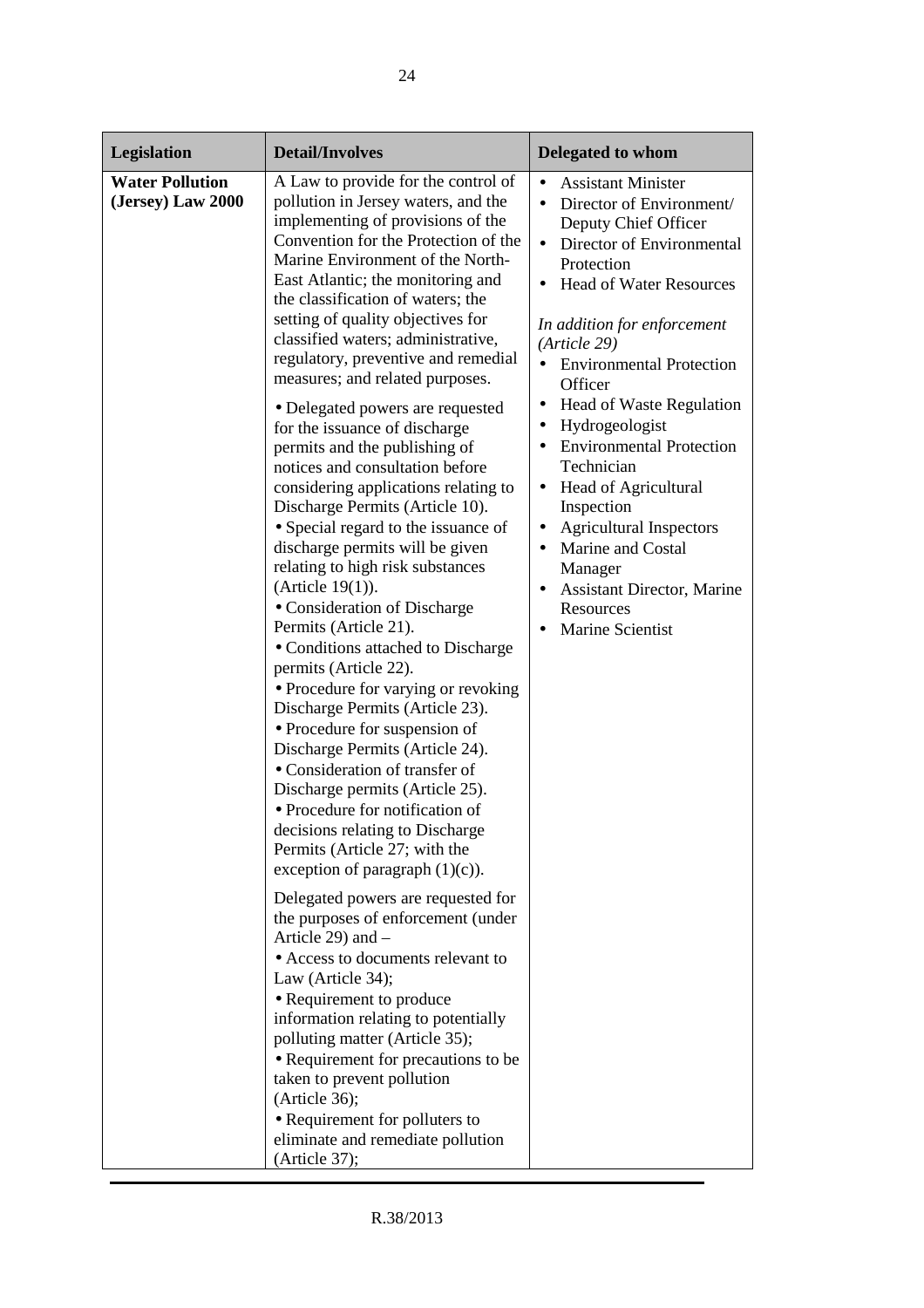| Legislation                                 | <b>Detail/Involves</b>                                                                                                                                                                                                                                                      | <b>Delegated to whom</b>                                                                                                                                                                                                                                                                                                                                                                                                                              |
|---------------------------------------------|-----------------------------------------------------------------------------------------------------------------------------------------------------------------------------------------------------------------------------------------------------------------------------|-------------------------------------------------------------------------------------------------------------------------------------------------------------------------------------------------------------------------------------------------------------------------------------------------------------------------------------------------------------------------------------------------------------------------------------------------------|
|                                             | • The procedure to be adopted in<br>respect of Articles 36-37<br>(Article 38);<br>• Ability of the Department to take<br>remedial action in respect of<br>Articles 36 and 37 (Article 39(1));<br>• Transitional provisions in respect<br>of Discharge Permits (Schedule 5). |                                                                                                                                                                                                                                                                                                                                                                                                                                                       |
| <b>Water (Jersey) Law</b><br>1972           | • Jersey Water must provide<br>'wholesome water' (Article 9).<br>• Enforcement of standards are<br>performed by officers.                                                                                                                                                   | <b>Assistant Minister</b><br>Chief Officer, Department<br>$\bullet$<br>of the Environment<br>Director of Environment/<br>$\bullet$<br>Deputy Chief Officer<br>Director of Environmental<br>Protection<br>For the purposes of<br>enforcement:<br>• Environmental Protection<br>Officer<br><b>Environmental Protection</b><br><b>Support Officer</b>                                                                                                    |
| <b>Weeds (Jersey)</b><br><b>Law 1961</b>    | A Law to provide for preventing<br>the spreading of injurious weeds.<br>Delegated powers are requested for<br>enforcement activities to prevent<br>the spreading of injurious weeds<br>(Article 2) performed by the<br>Inspectorate.                                        | <b>Assistant Minister</b><br>$\bullet$<br>Director of Environment/<br>$\bullet$<br>Deputy Chief Officer<br>Director of Environmental<br>$\bullet$<br>Protection<br><b>Head of Water Resources</b><br>For the purposes of<br>enforcement:<br><b>Environmental Protection</b><br>Officer<br>• Environmental Protection<br>Technician<br>Hydrogeologist<br>٠<br><b>Head of Agricultural</b><br>Inspection<br><b>Agricultural Inspectors</b><br>$\bullet$ |
| <b>Water Resources</b><br>(Jersey) Law 2007 | A Law to provide for the<br>protection, management and<br>regulation of water resources in<br>Jersey; the promotion of the<br>conservation of the fauna and flora<br>that are dependent on inland waters<br>and of the habitats of such fauna                               | <b>Assistant Minister</b><br>$\bullet$<br>Director of Environment/<br>Deputy Chief Officer<br>Director of Environmental<br>$\bullet$<br>Protection<br><b>Head of Water Resources</b><br>$\bullet$<br>Hydrogeologist<br>$\bullet$                                                                                                                                                                                                                      |